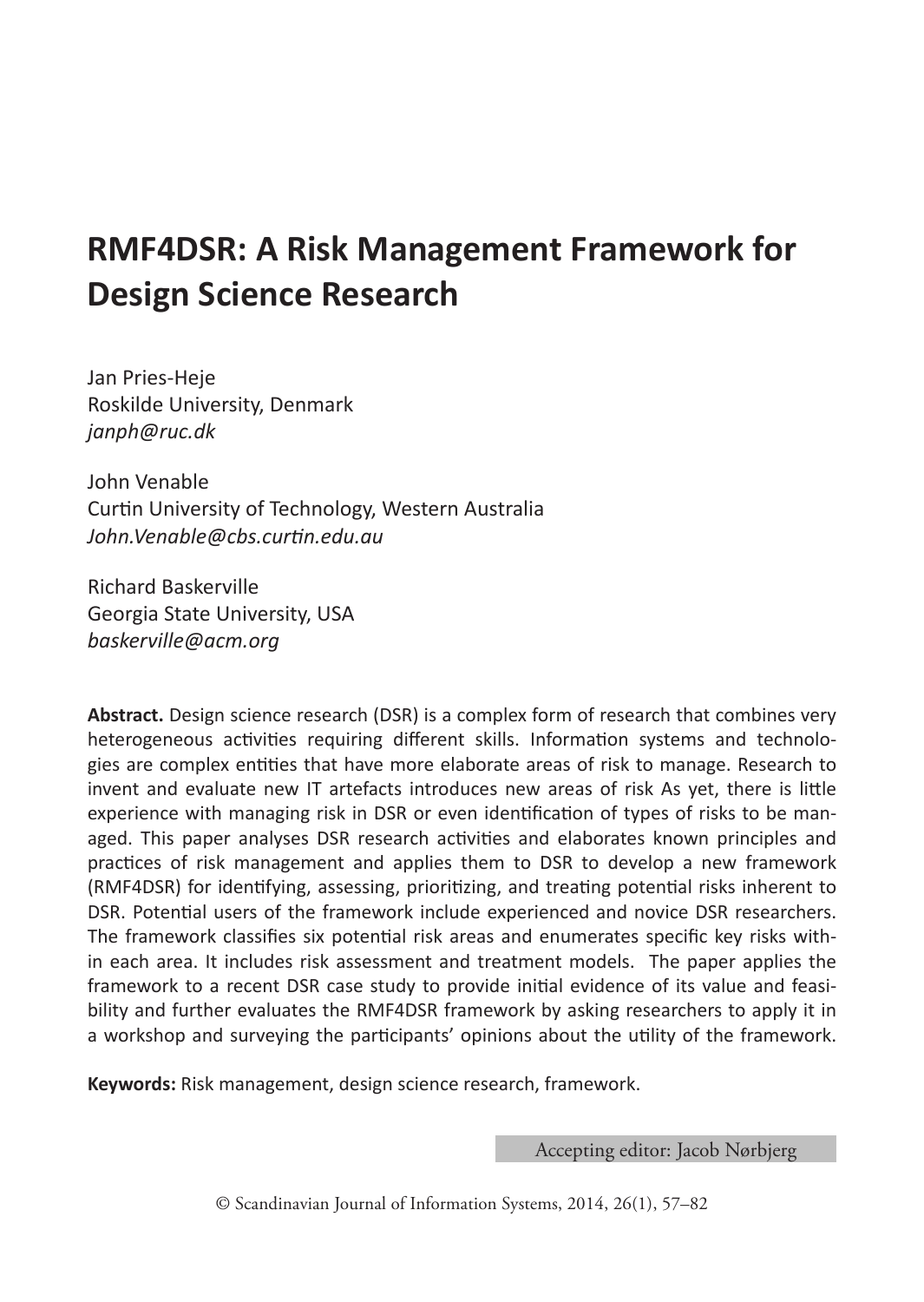# **1 Introduction**

A risk is a potential problem that can have undesirable, possibly catastrophic consequences if the risk materializes. Like most activities in life, conducting research has risks. While design science research (DSR) in the IS field is subject to the usual risks of other forms of research, its novelty, new kinds and combinations of heterogeneous research activities, and its potential complexity add extra and important risks not present in other forms of research.

There is in fact very little discussion of risk in relation to how to do research. A systematic literature search has identified very few authors on this topic. None of the major textbooks on research methods (e.g., Booth et al 2008; Burns 2000; Creswell 2013 includes risk in its index or even mentions risks as a separate topic. One major IS research method textbook (Avison and Pries-Heje 2005) discusses risk in the supervisor-student relationship (Avison and Pries-Heje 2005: chapter 3, table 3.1) and mentions risk three times in chapter 6 on industry-research relationships. If risk is treated at all, it is treated implicitly, with guidelines for activities that may include areas to watch out for (potential risks) and activities that are designed to eliminate or reduce the likelihood of specific risks. However, a literature that explicitly, holistically, and systematically addresses management of risk in research is largely missing, with the important exception of literature concerning research ethics and the reduction of risks to research participants, especially in medicine and other areas of potentially invasive research. The purpose of this paper is to fill this gap for DSR.

The objective of DSR is to develop new solutions to problems in the form of technological artefacts (Hevner et al. 2004; March and Smith 1995; Simon 1996) and design theories, which formalise knowledge about the artefacts and their utility to solve problems and make improvements (Gregor 2006; Gregor and Jones 2007; Venable 2006b; Walls et al. 1992). As shown in figure 1, DSR engages in three cycles: a relevance cycle (which ensures that DSR outcomes are relevant to business needs and appropriately disseminated), an artefact design cycle, and a rigor cycle (which ensures that DSR outcomes, especially new knowledge, are reliable and well substantiated), The Design Cycle is unique to DSR in that it invents a new technology or artefact(s); other research paradigms study existing reality rather than inventing new ways to improve reality.

In terms of risk, DSR is different from other research paradigms. Each of the cycles in figure 1 has its own peculiar risks. The artefact design cycle and its risks are missing from empirical behavioural and natural science forms of research. The consequences of the design cycle for the other cycles (e.g., the introduction of new technologies to practice or the addition of design theories/knowledge to the body of knowledge) and its risks are also missing. Therefore, DSR faces substantially different kinds of risks than in other forms of research. DSR researchers also face many of the risks that are common to more traditional empirical or theoretical research. In relation to the design cycle, DSR researchers also commonly face risks more often associated with software development (or other product development) projects. While software or other technology developers commonly face relevance and design risks, DSR adds rigor risks because research activities are concerned with the reliability and validity of new knowledge. While empirical researchers face rigor risks, DSR also faces relevance and design risks peculiar to DSR, such as solving the wrong problem or attempting to design a new technology in a way that is technically or organisationally infeasible.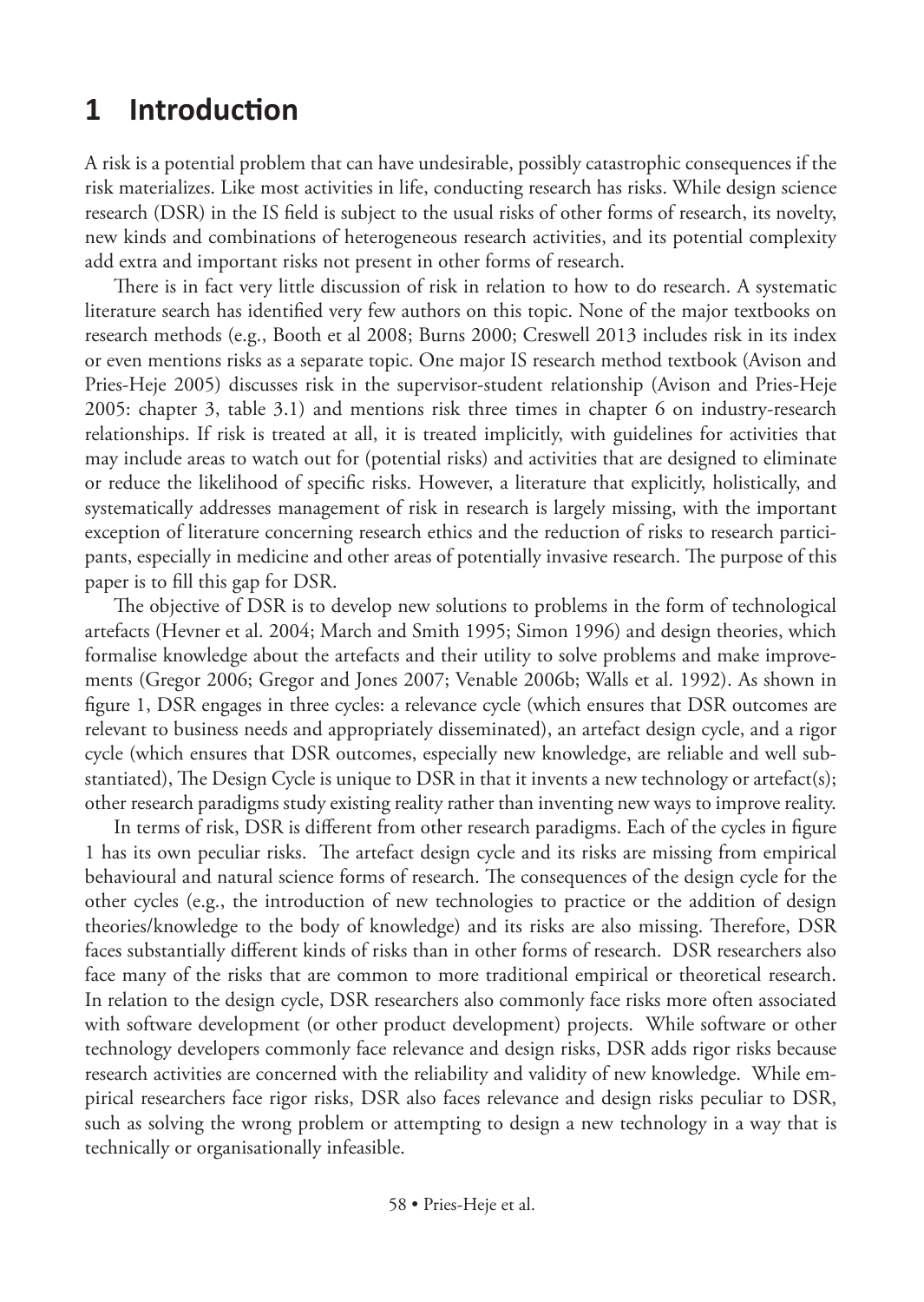

Figure 1. Risk cycles (adapted from (Hevner 2007; Hevner et al. 2004)

The purpose of this paper is to present the results of research to develop and evaluate a framework and method (which we have named the Risk Management Framework for Design Science Research, abbreviated as RMF4DSR) for DSR researchers to use to improve their ability to manage risk in DSR. To do so, we analyse, identify and describe what sorts of risks there are in undertaking DSR in IS, what causes there are for such risks, and what IS DSR researchers might do in order to assess, prioritize, and reduce or mitigate the risks identified. We analysed and identified DSR risks based on the six activities (A-F) in the above framework to develop a checklist of different DSR risks. We then developed a four-step method that applies standard risk management practices that address risk in a holistic way, but specifically addressing the risks inherent in DSR. Figure 2 below gives a preview of the RMF4DSR method, as described in full in this paper. The DSR risk management framework presented in this paper consists of six elements:

- A three-cycle, six-activity DSR risks model (figure 1).
- A four-activity risk management process (figure 2).
- Six risk-identification-class checklists. The six classes are based on of the six activities in figure 1, denoted by letters A to F. The checklists are to be used to identify risks in the specific project.
- Risk consequence and probability assessment scales, which are to be used to assess each and every one of the identified risks.
- A risk prioritisation matrix. Based on the potential consequence and probability for each risk, you place each risk in a matrix. The result of placing all identified risks are three groups of risks; High, Medium and Low.
- A four-category risk treatment model to be used to decide the treatment for each risk.

A Risk Management Framework for Design Science Research • 59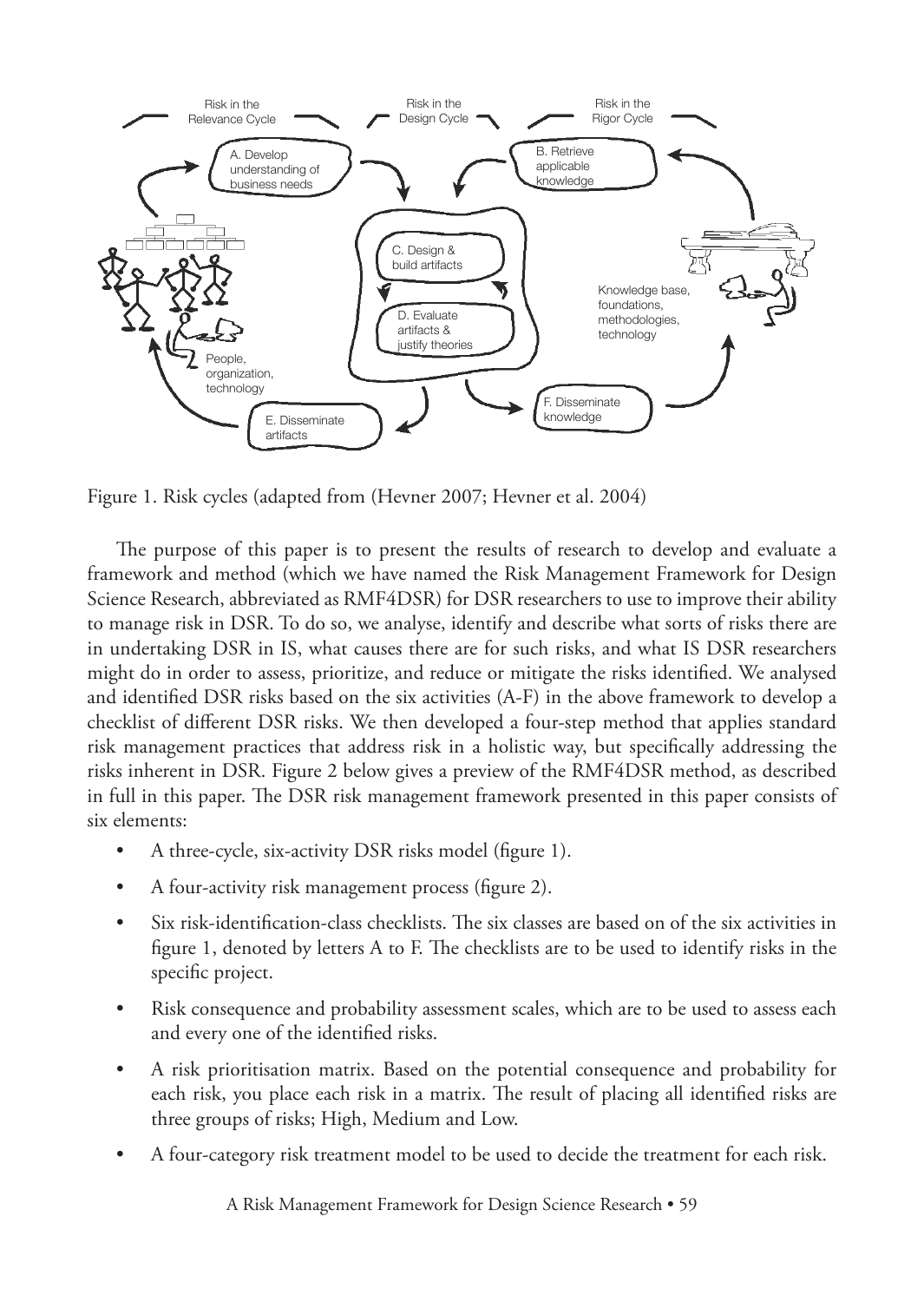

Figure 2. Overview of the Risk Management Framework for Design Science Research (RM-

F4DSR) Method.

RMF4DSR is intended to be used by DSR researchers early in a DSR project and possibly periodically reviewed during a DSR project. Its careful application will be most helpful for large and lengthy DSR projects, as well as those that develop safety critical artefacts. It will also be most helpful for novice DSR practitioners. However, lightweight application of the framework and checklists should also be valuable for even small DSR projects.

We evaluated (and refined) RMF4DSR through applying it in an existing research project as well as teaching the method to researchers and students and seeking feedback on it. This paper describes the rationale, form, and evaluation of RMF4DSR.

The next section of this paper reviews extant principles of risk management. Section 3 analyses the DSR process to determine risks inherent in DSR and develop a checklist of DSR risks. Section 4 then develops an approach for analysing the importance and relevance of the risks identified in section 3 for a particular DSR project. Section 5 then develops a framework for determining appropriate treatments to address identified relevant and important risks. Section 6 describes and evaluation of the developed RMF4DSR framework by applying it longitudinally over 3 years to a recent DSR project. Section 7 then describes the further evaluation of RMF4DSR in several workshops with many participants. Finally section 8 concludes the paper.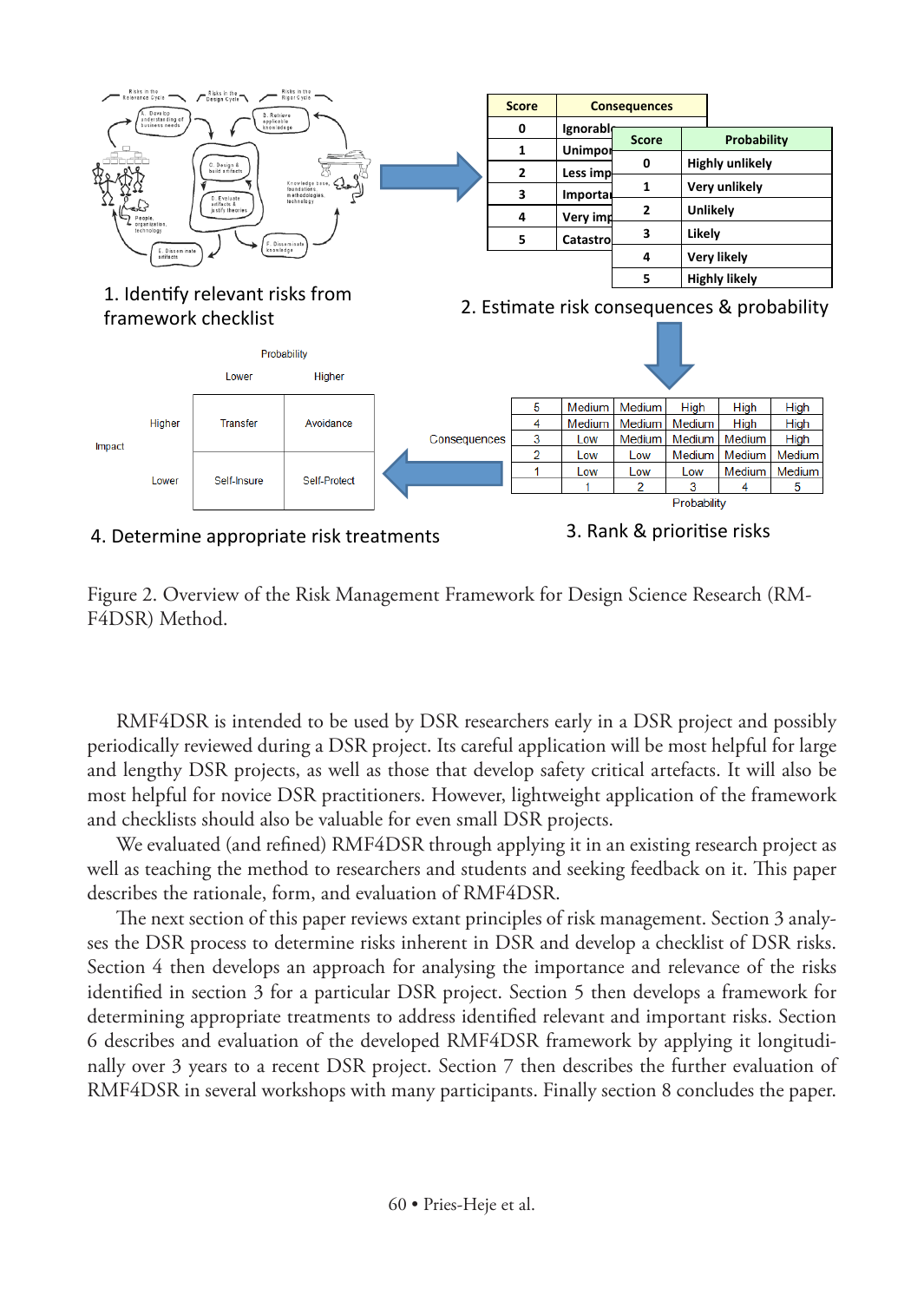# **2 Principles of risk management**

A risk can be defined as a potential problem that would be detrimental to a project's (DSR or otherwise) success should it materialize. This may lead to a design with incorrect or inadequate operation, rework, implementation difficulty, delay or uncertainty (Boehm and Papaccio 1991). Risk management is the identification of and response to potential problems with sufficient lead time to avoid a crisis. Thus risk management is proactive.

One interesting generalization in the extant literature on IS risks is that the higher the "innovativeness the IT represents to the organization, the higher the risks being undergone" (Willcocks and Margetts 1994). Since all research requires a new contribution, DSR thus requires something new related to the artefact design. Applying the argument that innovativeness increases risk, any DSR undertaking will have high risk.

Because DSR risks are more elaborate than just IT project risks or just empirical research risks, their analysis and management requires a broader framework. To create such an elaborate framework, we integrate general principles of risk management (taken from the IT security literature, e.g., Jones and Ashenden 2005) with principles from IT project risk management (taken from the software engineering field e.g., Boehm and Papaccio 1991; and from project management, e.g., Kerzner 2013), together with principles from IS research risk management (taken from the action research field, e.g., Avison et al. 2001).

Research on risk management has focused on specific issues such as quantifying risks and treating them. Lyytinen et al. (1998) discuss and categorise four different risk management approaches: software risk approaches, (e.g., Boehm 1991), portfolio risk approaches (e.g., Mc-Farlan 1982), implementation risk approaches (e.g., Alter and Ginzberg 1978), and contingency (requirements) risk approaches (e.g., Davis 1982). Our framework would be closest to the software risk management approach from Boehm (1991) in that it attempts to balance a number of diverse risk categories. An alternative that could have been considered is the portfolio approach by McFarlan et al. (1982) where eight different risk management strategies are identified. However, that approach is best suited when you have many parallel activities. For a single researcher it is not as relevant to apply portfolio thinking, but at the university level with many researchers doing DSR, it may be very relevant. Another approach categorised in Lyytinen et al. (1998) is by Alter and Gintzberg (1978), where each risk item in a long list has a proposed set of resolution techniques. This could certainly be a possibility for our work. We could list resolution techniques for each risk item. However, we fear that this may limit the generative process of thinking through what should be done about each risk in the specific context. Hence we prefer—and believe it to be a better approach—to let the user (DSR researcher) decide the Risk Treatment within broader categories of treatments.

The IT security risk management literature is more closely attuned to general organizational risk management. It compels the use of a risk management framework because otherwise major risks may be overlooked or poorly understood and consequently go unnoticed and untreated (Coles and Moulton 2003). It is difficult to enumerate beforehand all possible risks to all possible DSR projects. We must be satisfied with a comprehensive framework to guide risk management. This motivates the need for an overall framework organization such as that in figure 1. At a lower level, it also offers four completely different approaches to risk treatments. Because this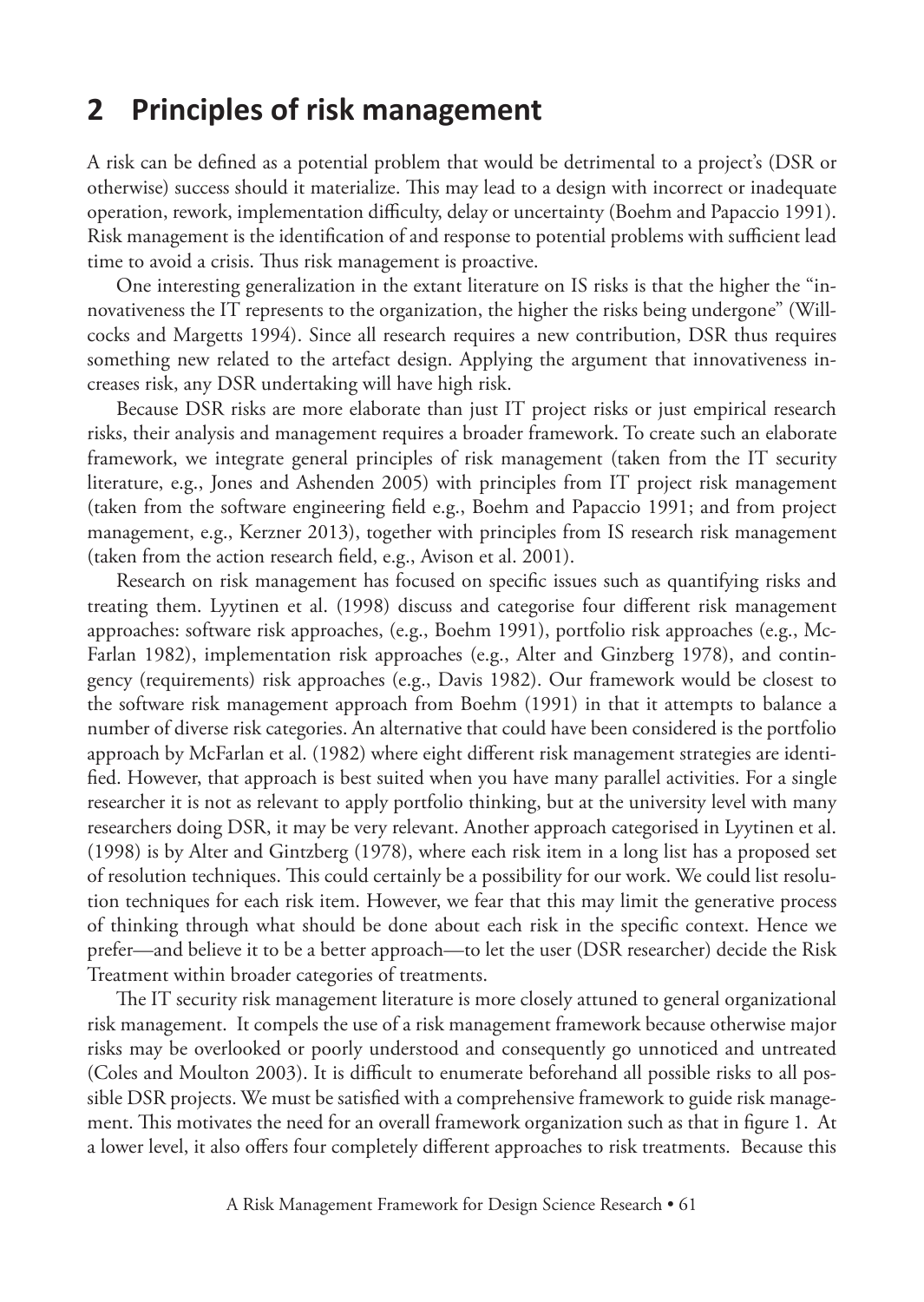|                                             | Clients        | Actors                                     | Transformation                                                 | World view                                     | Owner                                    | Environment                                |
|---------------------------------------------|----------------|--------------------------------------------|----------------------------------------------------------------|------------------------------------------------|------------------------------------------|--------------------------------------------|
| IS development/<br>software eng.<br>project | Users          | IS developers                              | From<br>requirements<br>to IS                                  | Need for<br>improvement and<br>innovation      | Management in<br>the organisation        | Market or<br>government<br>constraints     |
| Empirical (de-<br>scriptive research)       | Public         | Researcher<br>and eventual<br>participants | From lack<br>of having<br>knowledge, type<br>$I - IV$          | Need for more<br>knowledge to<br>predict       | Research org./<br>Univ/Funding<br>agency | Intl. research<br>community<br>constraints |
| Action research<br>(AR)                     | Public & users | Researcher &<br>user(s)                    | From problem<br>to solution and<br>knowledge, type<br>$I - IV$ | Research can<br>contribute solving<br>problems | Research & Mgmt<br>in organisation       | Intl. research &<br>Market/gov             |
| AR-oriented<br>Design Science<br>Research   | Public & Users | Researcher &<br>user(s)                    | From problem<br>to solution and<br>knowledge, type<br>$I - IV$ | Design can<br>contribute solving<br>problems   | Research & Mgmt<br>in organisation       | Intl. research &<br>Market/gov             |
| Non-AR Design<br>Science Research           | Public         | Researcher<br>and eventual<br>participants | Generic prob. to<br>artifact & how-to<br>knowledge,<br>type V  | Design can solve<br>generic problems           | Research org./<br>Univ/Fundina<br>agency | Intl. research<br>community<br>constraints |

Figure 3. CATWOE for five research approaches showing the major differences

diversity is needed for an elaborate research approach like DSR, we adopted this risk treatment framework (discussed below).

From this field, we also adapted a systematic risk management process with four main activities: Identify, Analyse, Treat, and Monitor (Baskerville 2008). Identifying risk is an organized, thorough approach to seek out the real risks. Analysing risk determines the probabilities and the consequences of these risks. Treatment is deciding how to handle or minimize the risks. Monitoring is tracking risk status and changes.

Some authors include other activities than the above four. Boehm and Papaccio (1991) adds planning and further splits and separates prioritization from planning.

The IT project risk management literature is more closely attuned to the activities in the relevance and design cycles of DSR (figure 1). It adds principles such as quantifying risks, distinguishing uncertainty, and creating a sound portfolio based on risk thinking (McFarlan 1981). This body of knowledge is particularly helpful in identifying and monitoring DSR risks in the design cycle.

The IS research risk management literature is more closely attuned to the risks inherent in the power and politics of organizations and disciplines. Risk is also associated with the structures of power and control (Avison, et al. 2001; Marcus 1983). Research actions bear a certain degree of risk to the organization and the research participants. Research regarding design activities may fail when they lack the authority required to undertake the risks involved. Stakeholders become important risk elements because DSR may involve potential risks and benefits to many.

In figure 3 we have illustrated this point using the CATWOE technique (Checkland 1981; Checkland and Poulter 2006) to analyse and compare development practice as well as different forms of research, including traditional empirical research, action research (AR), AR-oriented DSR (e.g., Sein et al. 2011), and non-AR DSR (cf. Iivari and Venable 2009, who contrast three different forms of AR and DSR). The first two columns ("Client" and "Actor") and the fifth column ("Owner") in figure 3 illustrate that DSR, whether Action Research (AR)- oriented or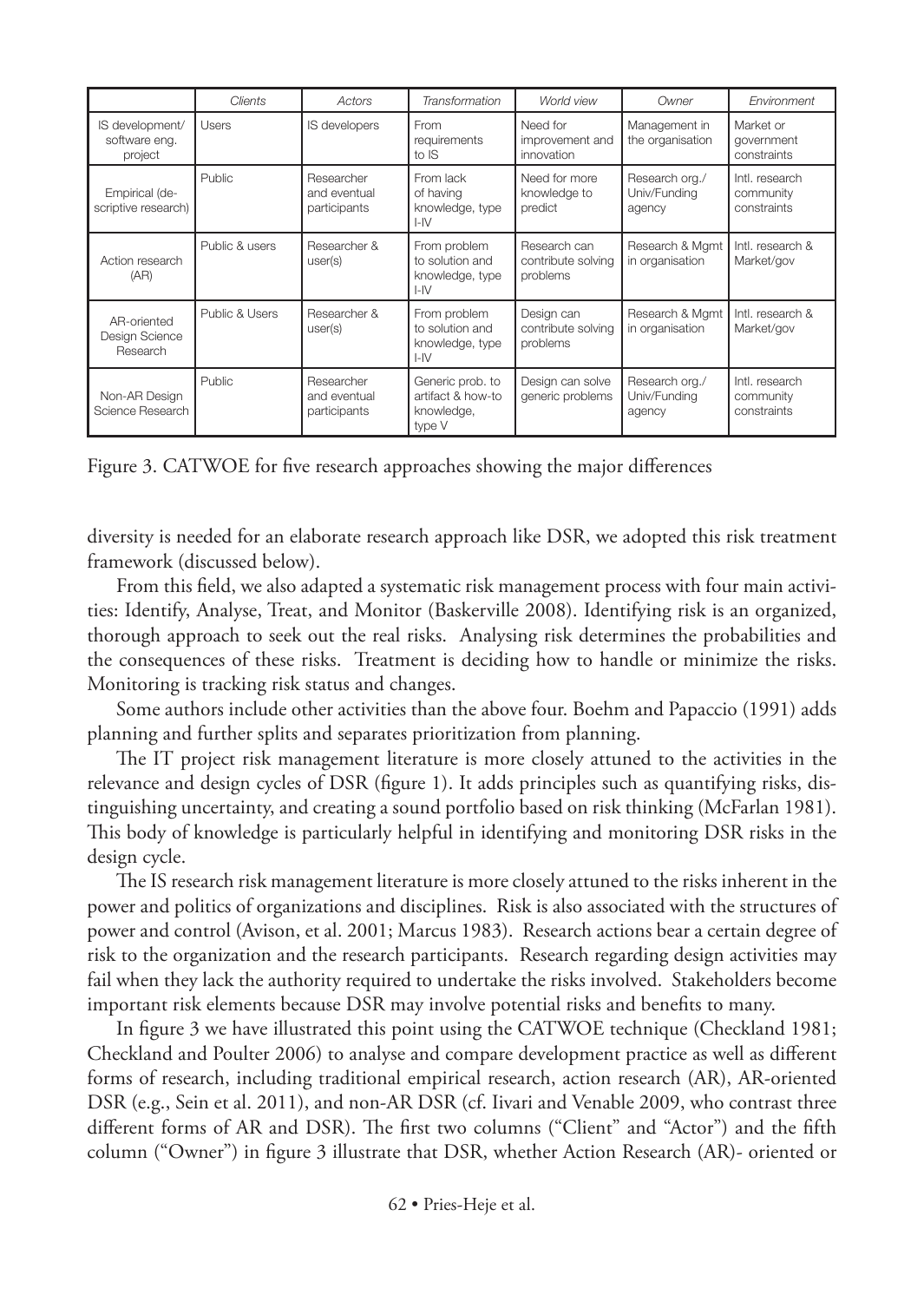Non-AR, have many diverse stakeholders. Referring back to figure 1, the relevance cycle may have User and Management whereas the rigor cycle may have the author/researcher and public as stakeholders. And for the artefact design cycle they are all stakeholders. Another interesting thing that can be seen from figure 3 is that AR-oriented DSR and non-AR oriented DSR mainly vary in that when combining DSR with AR, you have the users and the management of the participating organization as extra stakeholders and in that you have to develop the particular instance in much more detail when you are doing AR-oriented DSR.

In figure 3 the underlying motivation for this paper also clearly comes forward with some interesting variation. For example it is significantly different developing for innovation and/or improvement in an organization than it is designing for the public and serving the international research community; stakeholders vary, the transformation is different, the worldview is totally different, and the environmental constraints are different—all things that clearly will lead to another set of risk factors when comparing traditional IS development with DSR. A key difference between Software Engineering (practice) and research is that research transformations produce knowledge/theory. In the case of empirical behavioural or natural science, research produces theory types I-IV, i.e., descriptive, explanatory, predictive, or explanatory and predictive (Gregor 2006). In the case of DSR, type V theory (theory for design and action) is produced (Gregor 2006).

# **3 Risk identification checklist for DSR**

There are two main ways to identify risks. One is to gather a number of key stakeholders and brainstorm "What could go wrong in this DSR?" The second is to take a checklist of things that could go wrong or have gone wrong in other projects (i.e., potential risks) and ask one by one "Could this go wrong in this DSR project?" Checklists help ensure that you do not overlook a key risk or area of risk. Brainstorming helps ensure you do not overlook a risk that doesn't fit into a checklist. Of course, one can do both.

We develop such a checklist of potential risks by using the six major activities in three cycle DSR model as risk classes for identifying DSR risks. These six classes are enumerated A-F in figure 1. This model is particularly useful for risk identification because it facilitates an analysis of potential failures in each of the detailed, possible activities in each risk class. It also helps identify and separate risks to researchers from risks to the research subjects, consumers, or other stakeholders. The six classes are:

- A. Business Needs: Identify, select, and develop understanding of business needs (problems and requirements) to address in the research (including problem analysis and choice)
- B. Grounding: Search for, identify, and comprehend applicable knowledge (retrieved from the body of recorded human knowledge)
- C. Build design artefacts: including instantiations, and develop design theories (hypothetical solutions to business needs or problems and theories about them)
- D. Evaluate design artefacts and justify design theories or knowledge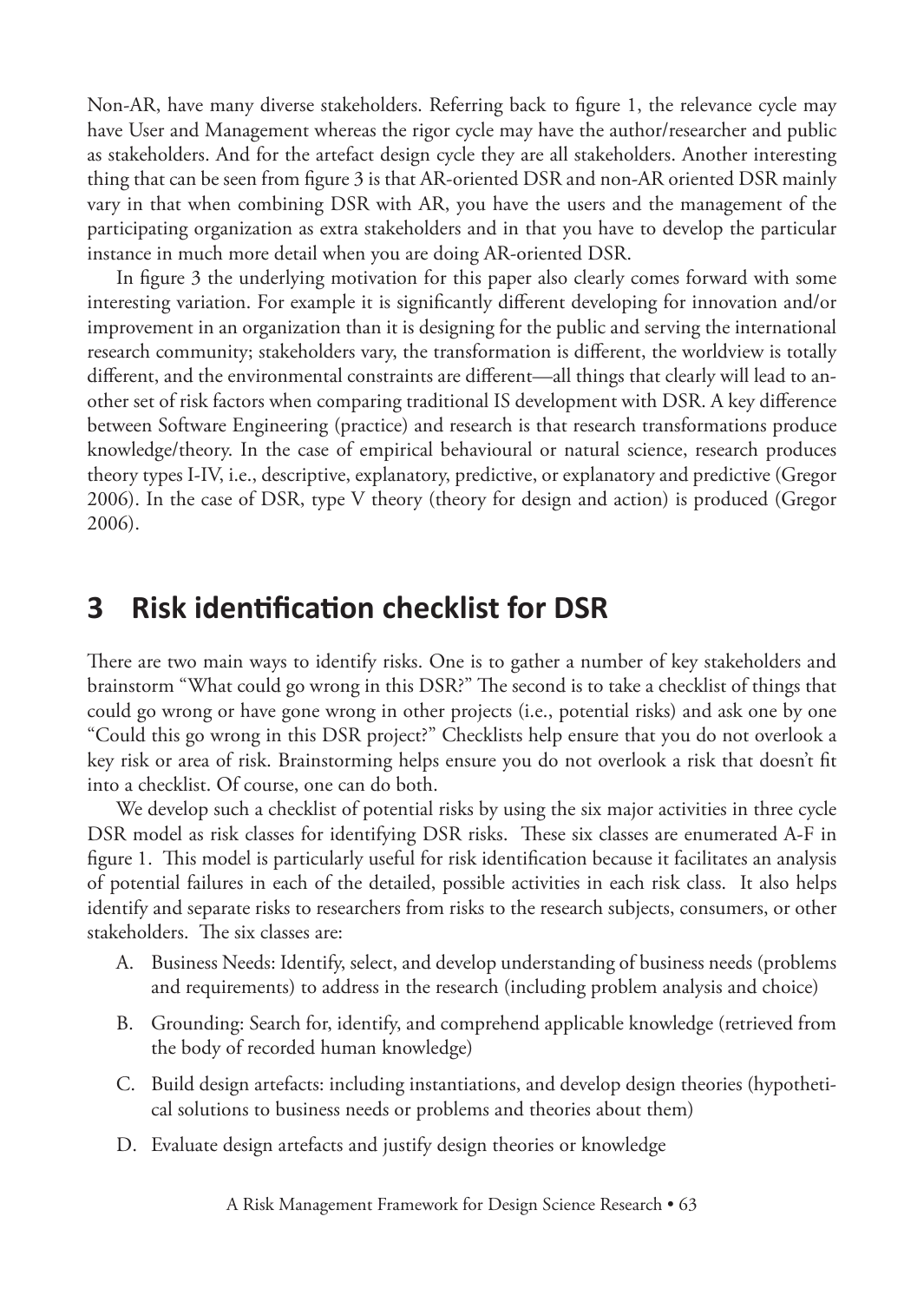- E. Artefact dissemination and use: Disseminate new artefacs and design theories or knowledge to people and organisations for use in practice to address business need(s)
- F. Knowledge additions: Disseminate new design artefacts and design theories or knowledge to the practical settings to resolve of improve upon business needs and problems

By further analysing the exact activities within each class, we can develop risk checklist items in each. We present the results of our analyses in sections 3.1-3.6.

# **3.1 Business needs (A)**

Design Science Research is oriented toward problem solving (March and Smith 1995; Simon 1996; Walls et al. 1992) to meet business needs. Developing one's understanding and formulating a definition of the problem to be solved are important parts of problem solving (of which DSR is a special case). An analysis of this activity identifies the following potential risks for DSR (numbered for later reference).

- A-1. Selection of a problem that lacks significance for any stakeholder
- A-2. Difficulty getting information about the problem and the context
- A-3. Different and even conflicting stakeholder interests (some of which may not be surfaced)
- A-4. Poor understanding of the problem to be solved
- A-5. Solving the wrong problem, i.e., a problem that isn't a main contributor to undesirable outcomes that motivate the problem solving
- A-6. Poor/vague definition/statement of problem to be solved, with potential misunderstanding by others
- A-7. Inappropriate choice or definition of a problem according to a solution at hand
- A-8. Inappropriate formulation of the problem

# **3.2 Grounding (B)**

DSR researchers should draw upon the extant body of knowledge from research and practice in order to facilitate and enhance the development of problem understandings and the formulation of potential solutions. All of the risks described in section 3.1 (group A) above also apply here, but other potential risks are also inherent. These are identified and described below.

- B-1. Ignorance or lack of knowledge of existing research relevant to the problem understanding and over-reliance on personal experience with or imagination of the problem
- B-2. Ignorance or lack of knowledge of existing design science research into solution technologies for solving the problem, i.e., lack of knowledge of the state of the art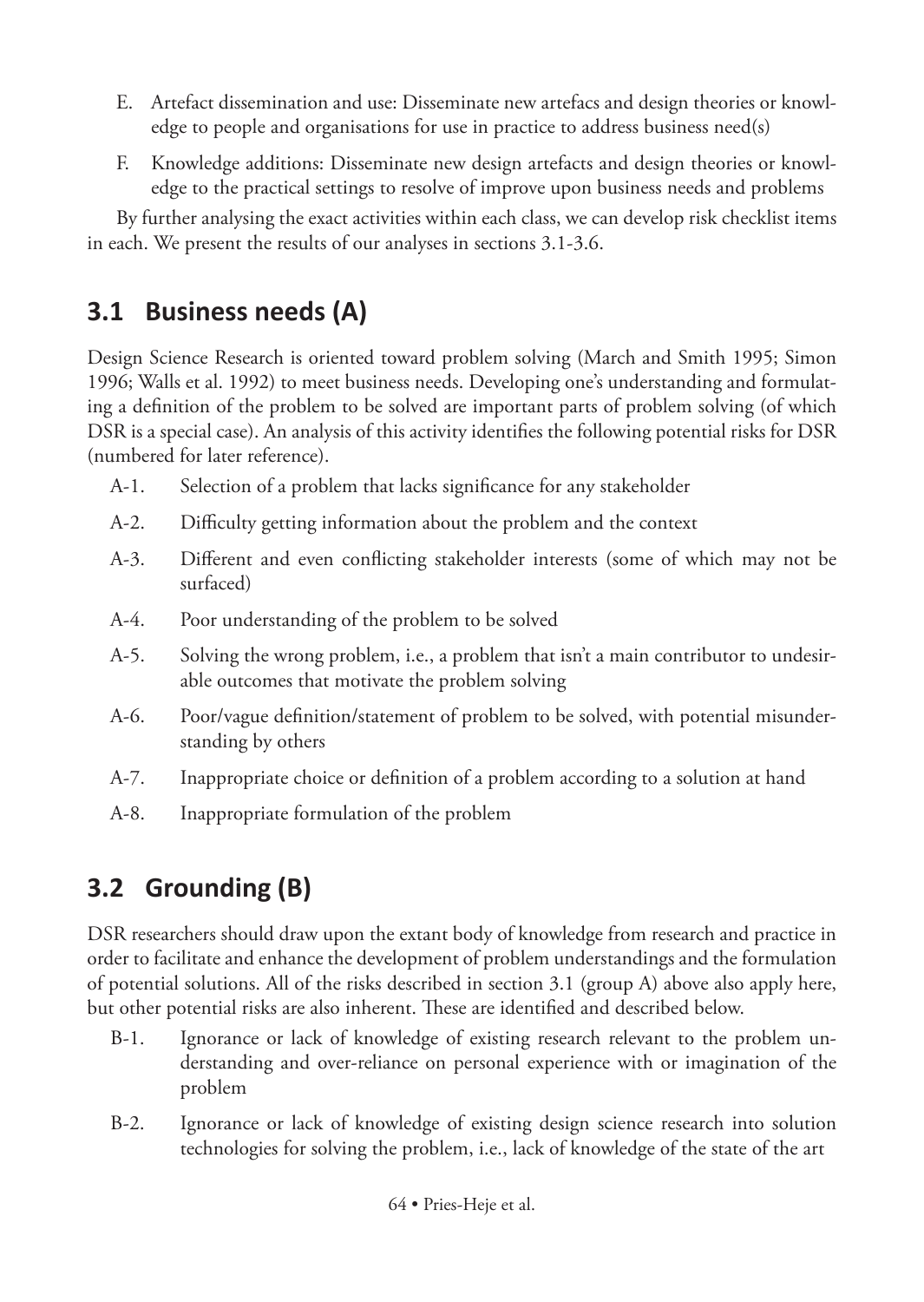B-3. Ignorance or lack of knowledge of existing relevant natural and behavioural science research forming kernel theories for understanding or solving the problem

# **3.3 Build design artefacts (C)**

In this activity, a hypothetical (untried) solution is developed based on the ideas for a solution hypothesized by the DSR researcher(s). An instantiation is often constructed, although this may not be an outcome of the research. Whether instantiated or not, a solution is hypothetical until tried in practice.

- C-1. Development of a conjectural (un-instantiated) solution which cannot be instantiated (built or made real)
- C-2. Development of a hypothetical (untried) solution which is ineffective in solving the problem, i.e., the artefact doesn't work doesn't work well in real situations with various socio-technical complications
- C-3. Development of a hypothetical (untried) solution which is inefficient in solving the problem, i.e., requiring overly high resource costs
- C-4. Development of a hypothetical (untried) solution which is inefficacious in solving the problem, i.e., the artefact isn't really the cause of an improvement observed during evaluation
- C-5. Development of a hypothetical (untried) solution which cannot be taught to or understood by those who are intended to use it, e.g., overly complex or inelegant
- C-6. Development of a hypothetical (untried) solution which is difficult or impossible to get adopted by those who are intended to use it, whether for personal or political reasons
- C-7. Development of a hypothetical (untried) solution which causes new problems that make the outcomes of the solution more trouble than the original problem, i.e., there are significant side effects

# **3.4 Evaluate (D)**

The above risks of untried solutions may be reduced through justification (or possibly falsification) of the underlying IS Design Theory (ISDT (Walls et al. 1992)) and the evaluation of instantiations of the solution. However, evaluation itself carries risks of making errors, resulting in possible type I (false positive) or type II (false negative) errors (Baroudi and Orlikowski 1989; Baskerville et al. 2007). Baskerville et al. (2007) analysed potential sources of errors in testing ISDTs and evaluating instantiations in naturalistic evaluation (Venable 2006a). Such evaluation requires a long string of activities to be carried out rigorously, with the following potential risks.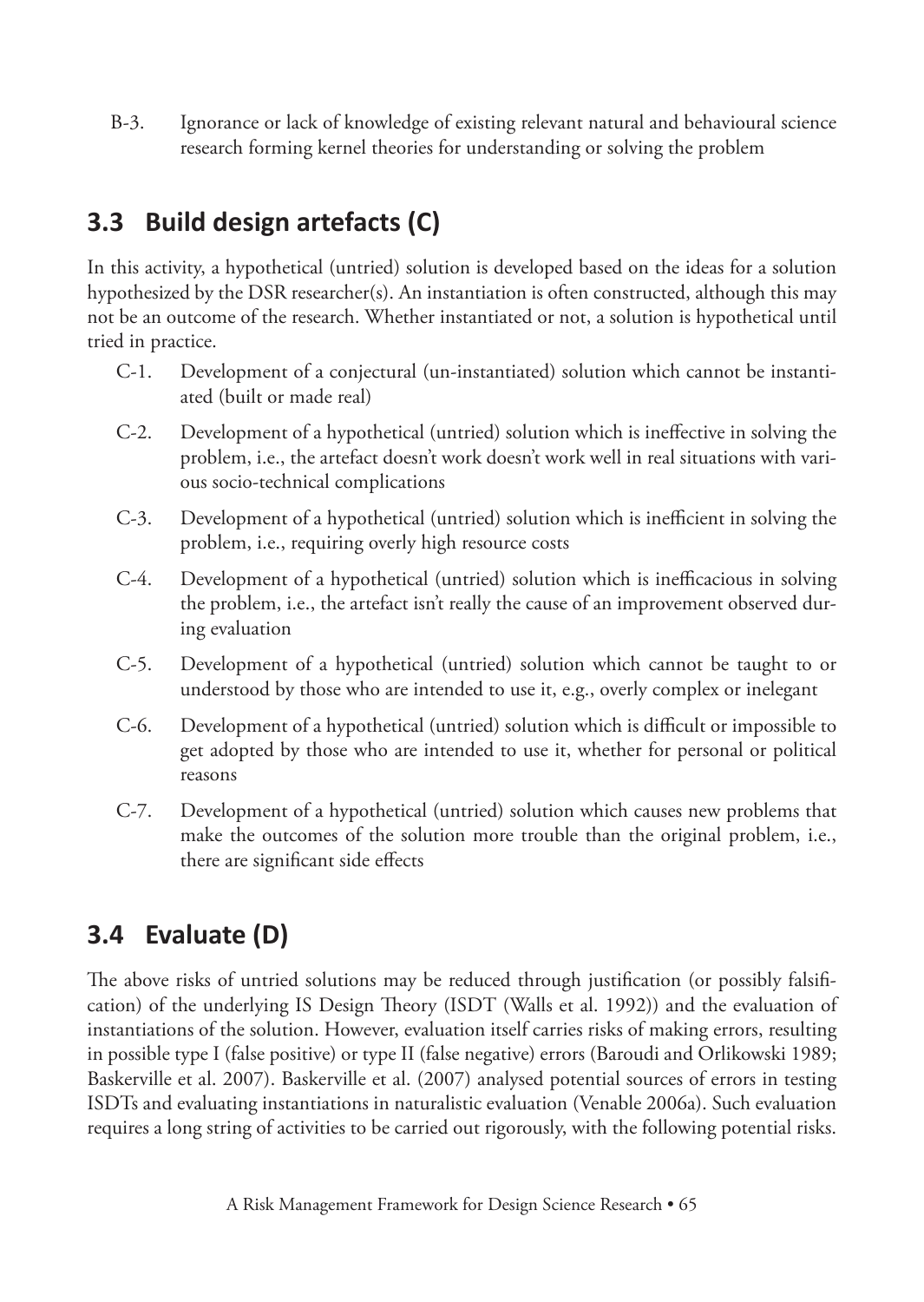- D-1a. Tacit requirements (which by definition cannot be surfaced) are not dealt with when evaluating the solution technology, leading to failure of the solution technology to meet those requirements
- D-1b. Failure to surface some or all of the relevant requirements leads to those requirements not being dealt with when evaluating the solution technology, leading to failure of the solution technology to meet those requirements
- D-2. Incorrectly matching the articulated requirements to the meta-requirements of the ISDT lead to the testing of the IDST and evaluation of an instantiation of the metadesign in a situation for which neither should be applied
- D-3. Incorrectly matching the meta-design or the design method to the meta-requirements (not following the ISDT correctly) leads to evaluation of something other than the correct solution technology or the ISDT as stated
- D-4. Improper application of the meta-design or the design method (not in accordance with the ISDT) in designing an instantiation leads to evaluation of something other than the correct solution technology or the ISDT as stated
- D-5. Improperly building an instantiation of the solution technology (such that it does not properly embody the meta-design) leads to evaluation of something other than the correct solution technology or the ISDT as stated
- D-6. Difficulties in implementing the solution technology during naturalistic evaluation, due to such things as unforeseen complications within the business/organization, prevent the instantiation of the solution technology from successfully meeting its objectives
- D-7. Success of the solution technology to meet its objectives is not obtained due to dynamic or changing requirements beyond the scope of the solution technology
- D-8. Success of the solution technology to meet its objectives is not achieved due to poor change management practices
- D-9. Determination of success or failure in reaching the objectives of the solution technology is error-prone or impossible due to disagreement about objectives or inability to measure
- D-10. Existing organizational culture, local organizational culture differences (sub-cultures), political conflicts, etc. complicate the evaluation process or weaken the ability to make meaningful measurement of the achievement of the objectives of the solution technology
- D-11. Existing organizational priorities, structures, practices, procedures, etc. complicate the evaluation process or ability to make/measure the achievement of the objectives D-III Emergence of new organizational or individual practices, structures, priorities, norms, culture, or other aspects that complicate the acceptability, workability, or efficiency of the application of the solution technology in a naturalistic setting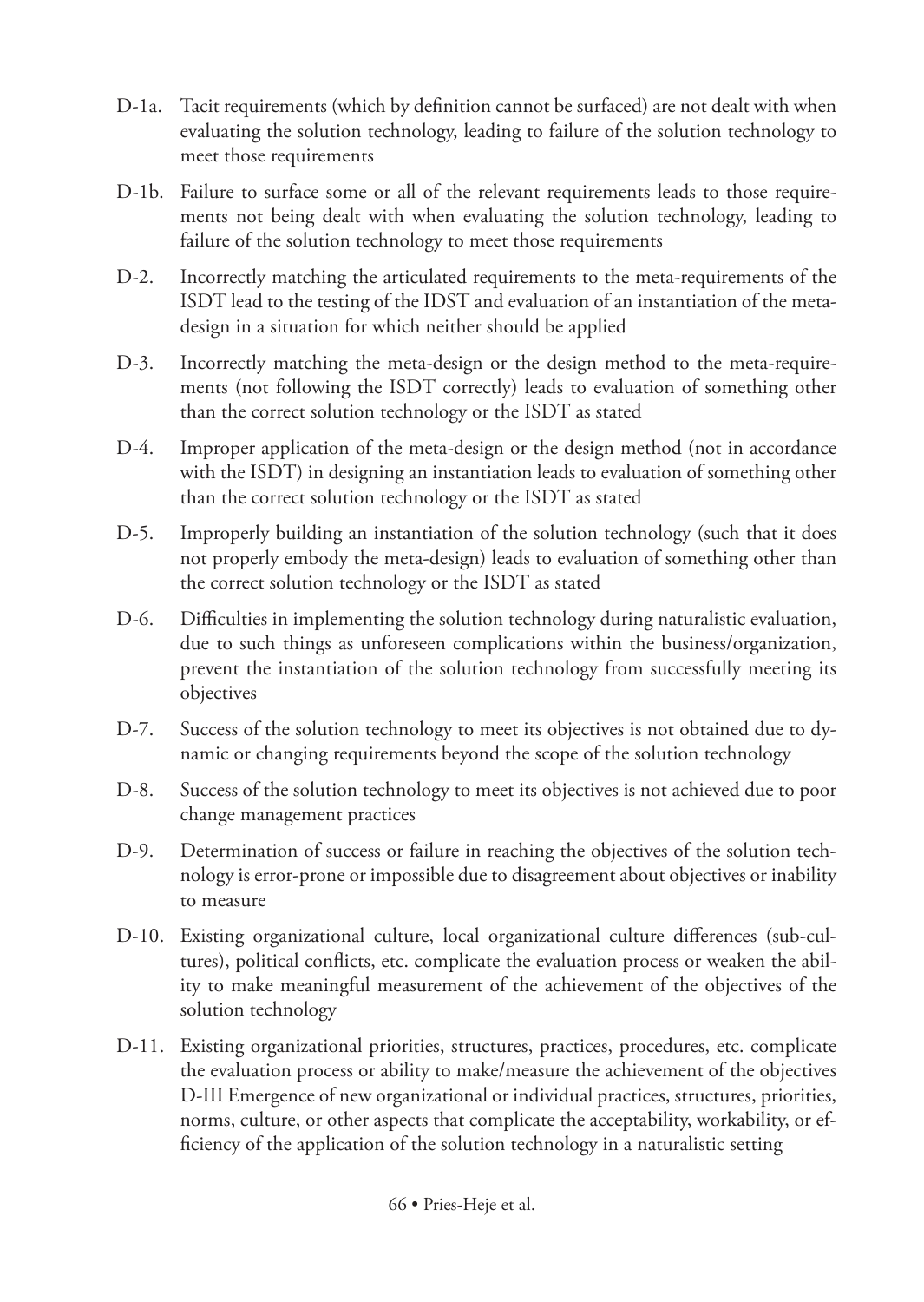### **3.5 Artefact dissemination and use (E)**

Once a new solution has been published and promoted to the public, especially if it doesn't work well or at all, but also even if it actually can work effectively, there are a number of other risks than those described above. The solution and how to apply it may be misunderstood and/ or misapplied by those who would use it. The risks here are largely to practitioners and organizational managers, but failures may be evaluated as reflecting poorly on the solution and even the researcher(s) who developed it.

- E-1. Implementation in practice of a solution does not work effectively, efficiently, and/ or efficaciously
- E-2. Misunderstanding the appropriate context for and limitations of the solution
- E-3. Misunderstanding how to apply the solution
- E-4. Inappropriate handling of adoption, diffusion, and organizational implementation

### **3.6 Knowledge additions (F)**

The risks in this area are primarily to the researcher, but also to others engaged in the publication process and even other researchers and eventually the public at large. Different risks include the following.

- F-1. Inability to publish or present research results
- F-2. Publication of low significance research
- F-3. Publication of incorrect research
- F-4. Design artefacts prove too unique to disseminate

# **4 Risk assessment in DSR**

For each of the risks identified, the next task is to decide how serious a risk we are talking about. Thus we evaluate the probability of occurrence as well as the consequences if the risk should occur. This is done for each risk.

The degree of risk can either be assessed in quantitative terms as the probability of unsatisfactory events multiplied by the loss associated with their outcome, or in qualitative terms by referring to the uncertainty surrounding the design and the magnitude of potential loss associated with project failure (inspired by Barki et al. 1993).

In some project management books it is recommended to evaluate the consequences as money lost when the risk occurs (cf. Kerzner 2013). However, this can be very difficult, so often an evaluation scale from for example 0 to 5 is used instead (or 0 to 10 as in Tiwana and Keil 2004). An example scale for scoring consequences of a risk is shown in table 1.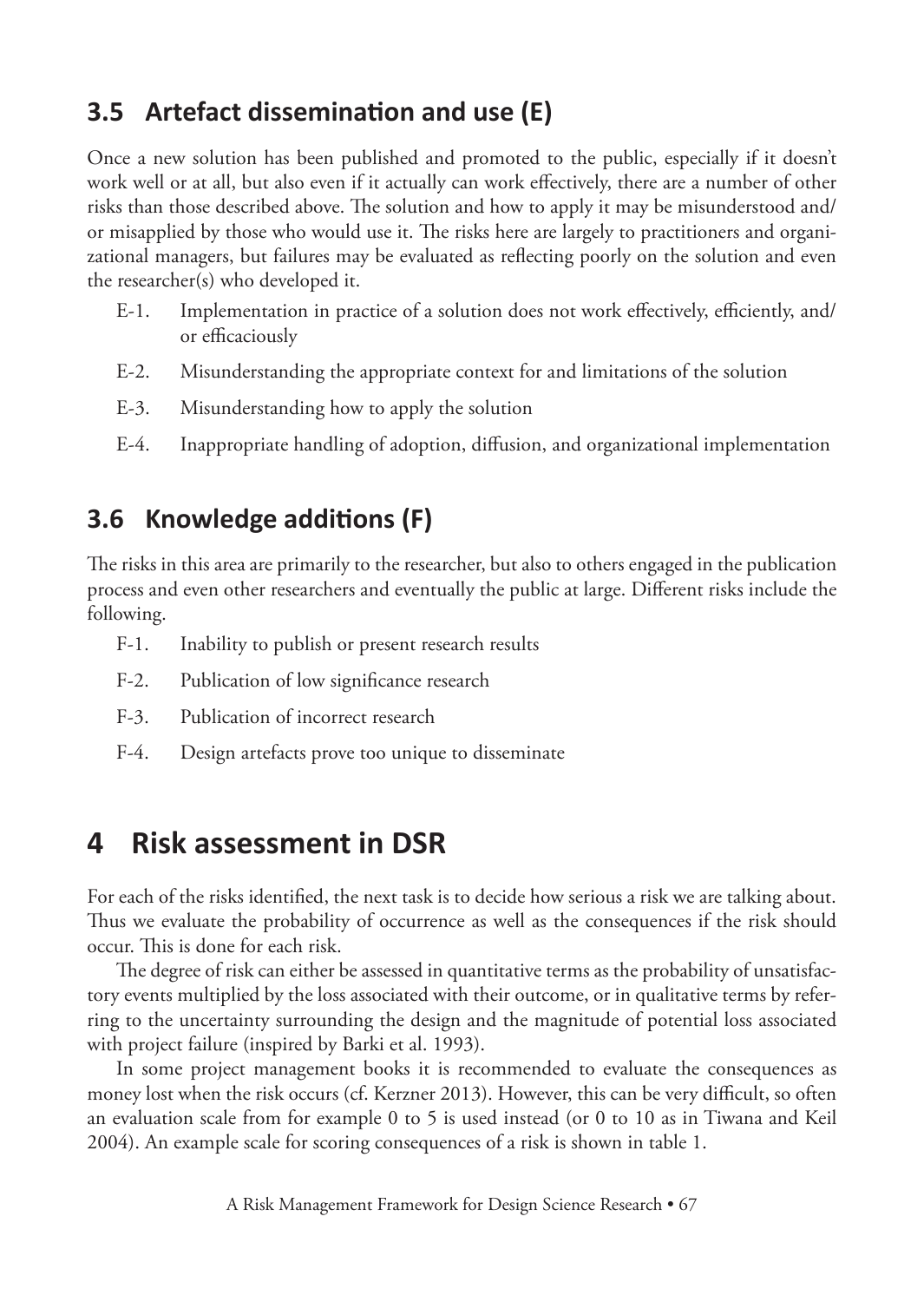| Score         | Consequences             |
|---------------|--------------------------|
|               | Ignorable                |
|               | Unimportant              |
| $\mathcal{L}$ | Less important           |
| $\mathcal{Z}$ | Important                |
| 4             | Very important / serious |
|               | Catastrophic / critical  |

Table 1. Consequences impact scale

In the same way probability can be scored. Here one can use percentages to express likelihood that the risk will occur. Alternatively, one can use appropriate words. In table 2 we have shown another 0 to 5 scale, with appropriate wording for use in analysing the probability of DSR risks.

In traditional software development, the importance or priority of risks would be calculated by multiplying the consequence score by the probability score (U.S. Department of Commerce 1979). However, to correctly manipulate interval data, a risk matrix can be used, which is the approach we take as shown in figure 4.

It is important to base risk assessment on such a simple model when multiple stakeholders are involved. A simple model allows uninitiated stakeholders to participate in setting risk rankings with little training or difficulty. Moreover, different stakeholders are likely to assess risks differently, with such multiple rankings requiring mechanisms for combining or discussing and reaching consensus on risk assessment. A simple model reduces the complexity of discussion or calculations to combine ratings and allows other compilation techniques such as mode calculations or graphing.

| Score | Probability     |
|-------|-----------------|
|       | Highly unlikely |
|       | Very unlikely   |
| 2     | Unlikely        |
| 3     | Likely          |
| 4     | Very likely     |
|       | Highly likely   |

Table 2. Risk probability scale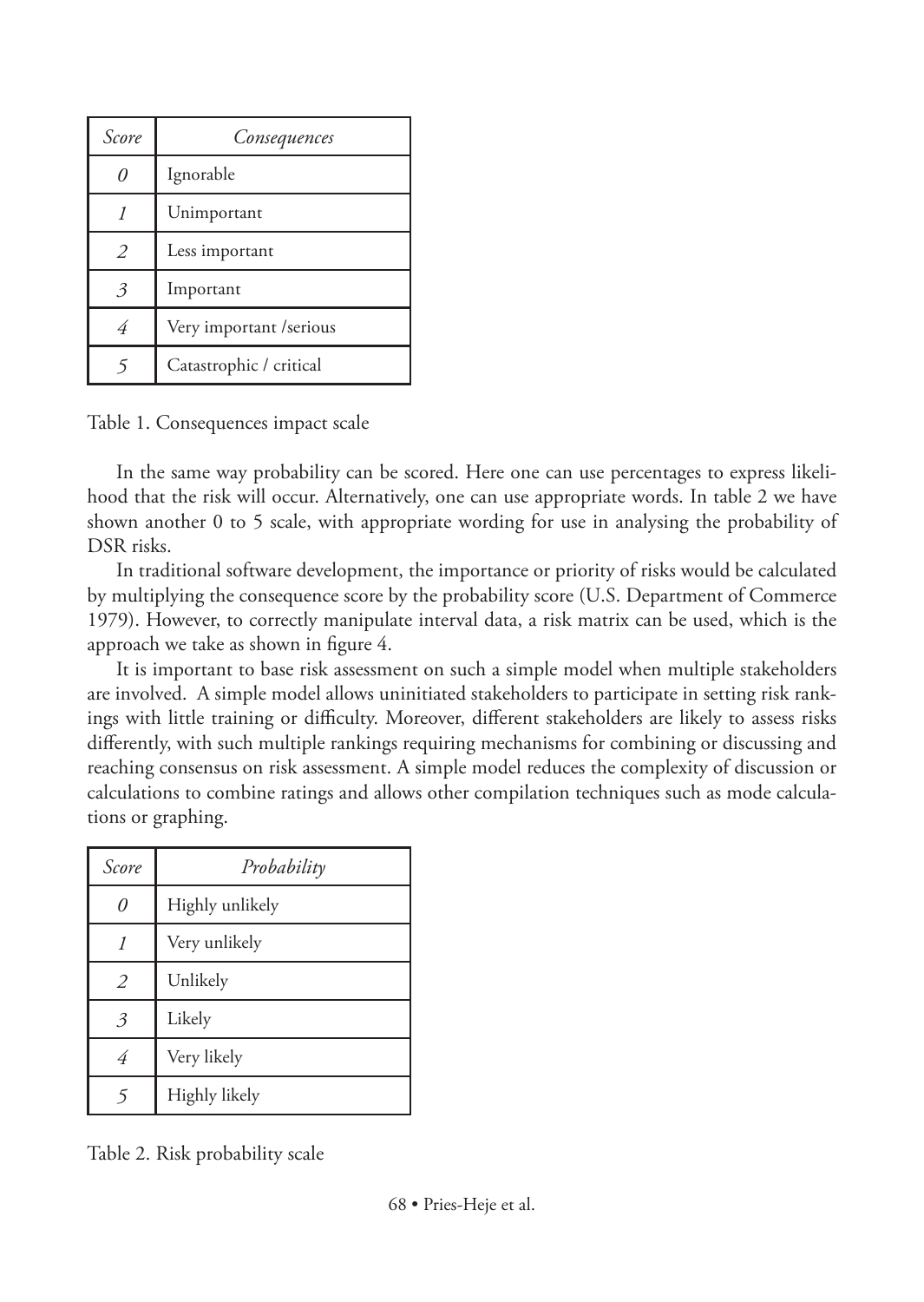|              | 5 |        | Medium   Medium | <b>High</b>     | High                     | High            |
|--------------|---|--------|-----------------|-----------------|--------------------------|-----------------|
|              | 4 | Medium |                 | Medium   Medium | High                     | High            |
| Consequences | 3 | Low    | Medium          |                 | Medium   Medium          | High            |
|              | 2 | Low    | Low             |                 | Medium   Medium   Medium |                 |
|              |   | Low    | Low             | Low             |                          | Medium   Medium |
|              |   |        |                 | 3               |                          | Ð               |

Probability

Figure 4. Risk matrix

# **5 Risk treatment in DSR**

Risk treatment falls into four major categories (Baskerville 2008; Jones and Ashenden 2005), which are discussed in more detail in sections 5.1-5.4:

- 1. Self-Insurance—means that you accept the consequences of the risk by dedicating resources toward future risk occurrence; thus you are actively prepared if the risk materializes
- 2. Self-Protection—means that you apply practices that prevent risks from having an impact
- 3. Transfer—means that you distribute all or part of the risk to someone else
- 4. Avoidance—means that you make a decision not to do something risky, thereby avoiding the risk.

These four categories of treatment are not specific to any particular risk. Each of the four forms of treatment can potentially be applied to any of the risks in the checklists in section 3.

These four categories and their relationship to the two dimensions of the seriousness of risk described in section 4 are depicted in figure 5. Frequency of risk occurrence defines one dimension in terms of lower frequency or higher frequency risks. This dimension is sometimes regarded as probability. The second dimension is developed in terms of lower impact or higher impact risks. This dimension is sometimes regarded as cost of loss. Each of the four general forms of treatment are typically recommended for one of the four quadrants defined by the two dimensions. These four forms of treatment are discussed in turn in sections 5.1-5.4.

#### **5.1 Self-Insure**

Self-insure treatments are appropriate for risks that are unlikely and low in impact (lower left in figure 5), hence they are the lowest or least important risks. The primary effect of self-insure risk treatments is to enable the project to absorb the impact of the risk occurrence. It is a mistake to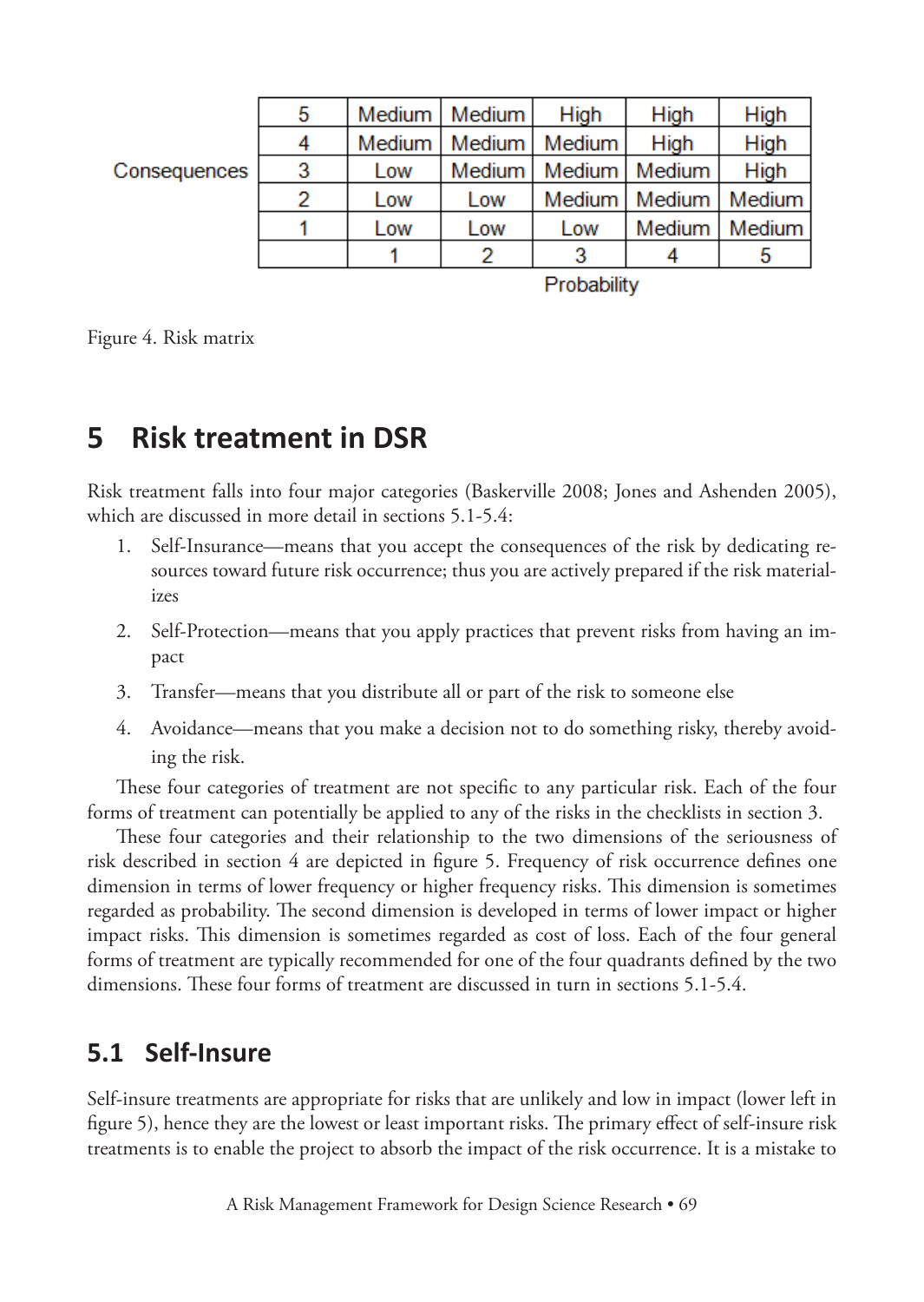

Figure 5. Risk treatments

regard this category of risk treatment as a "do-nothing" option. This treatment involves various active forms of preparedness. Typical self-insure treatments involve duplication of processing such that a failure is not catastrophic. An example of self-insurance treatments in DSR would be the production (and possibly the pursuit) of multiple designs and other contingency plans. Primarily it means that the search for solutions continues beyond the first satisfactory solution that is discovered. Having multiple designs available can overcome risks arising from poor problem definition or requirements analysis by having alternative designs available. Similarly, conducting multiple forms of evaluation may be useful should one form or episode of evaluation not work out (e.g., low survey response rate).

# **5.2 Self-Protect**

Self-protect treatments are recommended for frequent or likely risks, but the impact of each risk is relatively low (lower right in figure 5), hence they are (generally) of medium importance. The primary effect of self-protect treatments is the reduction of impact when risks occur. Selfprotect is the most common category of risk treatment and has the effect of moving the risk toward the lower left of figure 5 where self-insurance is reasonable. An example of a self-protect treatment for a DSR project would be the use of frequent or different forms of early, ex ante evaluation (Venable et al. 2012) for determining if the project is satisfying its goals. Such evaluation, a form of early warning indicator, detects anomalies and enables corrective actions. Or, if corrective action is not possible, the project can be terminated before incurring the full costs.

# **5.3 Transfer**

Risk transfer treatments are used for risks that are high impact, but rare (upper left in figure 5), hence they are (generally) of medium importance. The primary effect of risk transfer treatments is to change the distribution of the impact of risk among different organizations. These treatments involve distributing all or part of the impact of risks to others. This is probably the second most common category of risk treatment. The classical example of this treatment used in the literature is the purchase of insurance, but insurance for a DSR project is not available. A more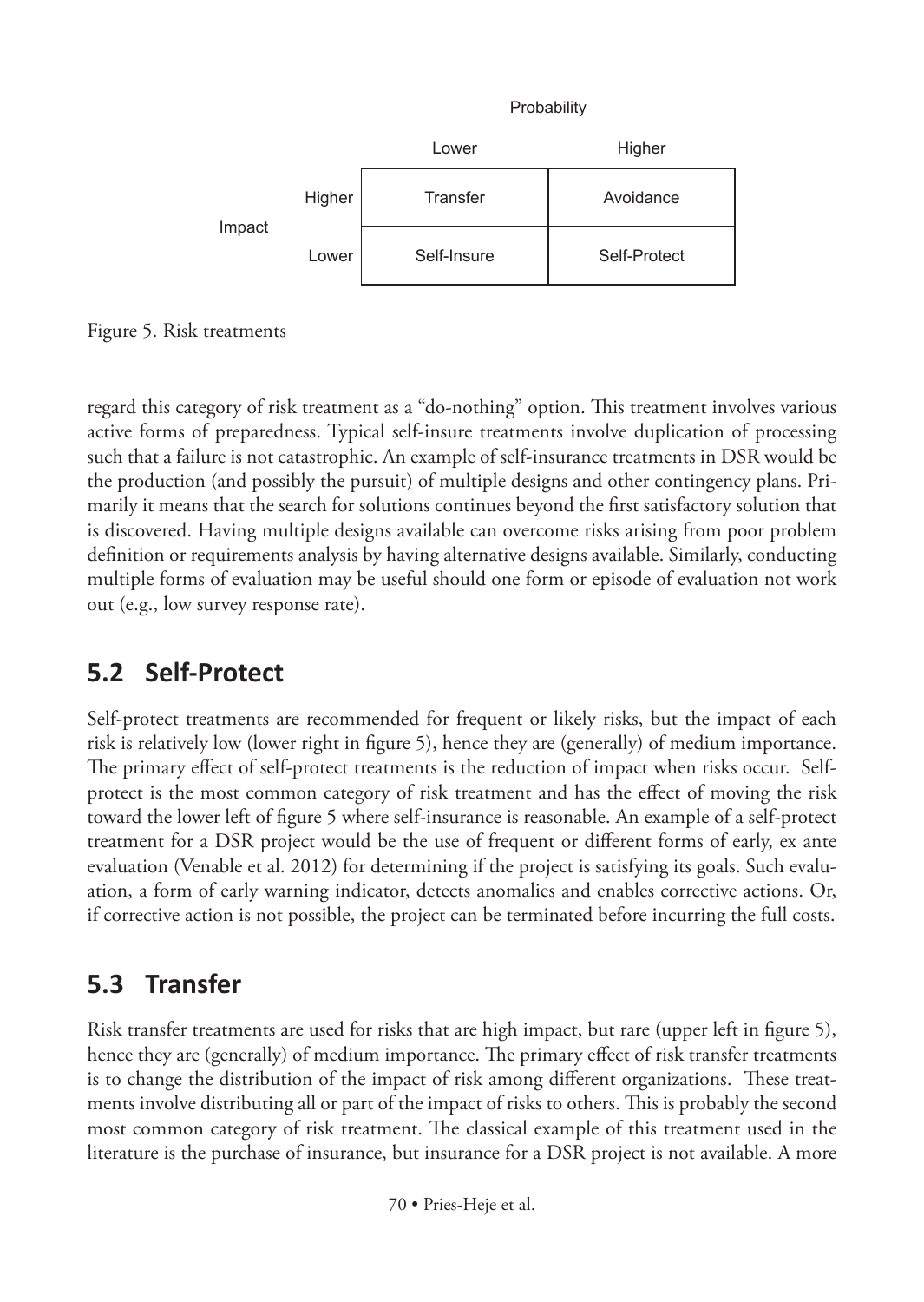relevant approach for DSR would be user involvement. While not usually thought of as a risk treatment, user involvement distributes responsibility for problem definition, solution search, etc., from the designers to the users. Similarly, working in a group on a DSR project distributes the risk across multiple individuals. It also has the side effect that more creative and more appropriate solutions to risks when they occur may be discovered when more people are involved.

#### **5.4 Avoidance**

Avoidance treatments are used for risks that are highly probable and high in impact (upper right in figure 5), hence they are the highest or most important risks. The primary effect of avoidance risk treatments is to lower the probably of a risk having an important impact on the project. Avoidance may involve the basic decision not to undertake a particular DSR project. However, this decision does not necessarily mean that the research project is abandoned altogether. Example risk treatments in this quadrant could be to change the specific research topic, change the goal (e.g., problem to be solved), reduce the scope, etc. Alternatively one could shift from a DSR research design to some other form of research, such as action research or a field experiment. For example, one might conduct research to better understand the problem to be solved, possibly as a precursor to conducting DSR. Another example would be to undertake a less risky form of evaluation, one which has a lower investment in resources (lower impact) or is more likely to be successful (lower probability of risk). As a further example, risks that artefacts may be released with safety critical flaws are reduced by investing in more rigorous evaluation and testing for the most severe impacts, which reduces both the probability of the risk and its (potential) impact. Similarly, risks that the artefact evaluated might not correspond to the meta-design can be avoided or reduced by more carefully designing the artefacts in accordance with the meta-design.

#### **5.5 Risk monitoring**

Finally, after determining and applying appropriate treatments, risk monitoring should be practiced with regular follow up and asking whether anything has changed in relation to risks. Fixed intervals between continued cycles of risk identification, assessment, and treatment (e.g., at project milestones, end of phases, or at regular steering committee meetings) are recommended, particularly for large or lengthy DSR projects.

# **6 Illustration and evaluation of RMF4DSR: A case study**

To illustrate how this risk management framework can operate in the field, we provide a case study below that relates the story of one project in which these techniques were used. SourceIT is a design science research project that received funding from the Danish Ministry of Research, Technology and Innovation from 2008-2011. The total budget was the equivalent of  $\epsilon$ 4 million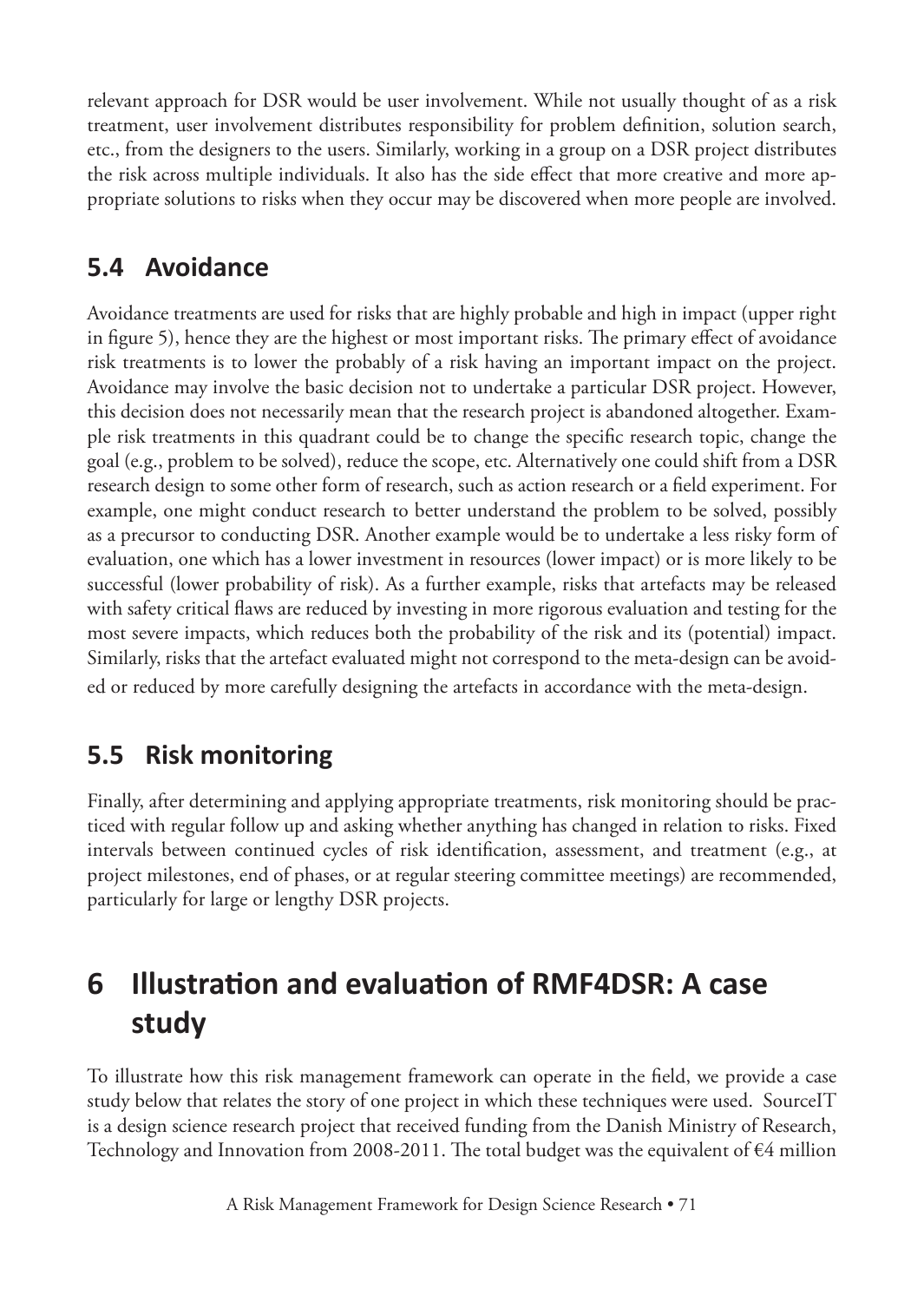(Euro) over 3 years. One university, one technology transfer organization, and three companies were participating in the project. The aim of SourceIT was to answer questions like: (1) What can you outsource?; (2) Under which internal and external conditions should you outsource? Internal conditions are in relation to the company situation and external conditions include things such as culture; (3) How can a partnership between customer and supplier optimally balance in- and out-sourcing?, (4) How can a company be innovative while at the same time optimizing sourcing?; and (5) What are the pre-conditions for optimal sourcing in relation to innovative capability?

Sourcing was defined in this project as both in- and out-sourcing, as well as the decisionmaking about letting customer or client organisations develop part of IT products. For example one of the participating companies develops an electronic patient journal system. One sourcing decision was how much of the system should be developed or adapted locally in the specific department at a hospital.

The SourceIT project was using a design science research approach to develop a method and tool support for sourcing decisions. It was imagined that a kind of decision support would be designed, which would help companies to make better sourcing decisions. This, however, may not be a straightforward rational decision, but rather a "wicked" problem. One possible design was therefore a design nexus instantiation (Pries-Heje and Baskerville 2008) aiming at coming up with a useful solution for the wicked sourcing problem. A wicked problem is one that has no linear solution. It was foreseen that DSR would be combined with an AR orientation, thereby covering a weakness in both research methods: namely that design science is extended with learning cycles characterising action research, thereby ensuring better learning, and that action research is extended with a formalised approach to make theory explicit.

In fact, as an important side-track for this paper, it was in the SourceIT project that the need for a better risk management tool emerged. In the project it was realised that a traditional risk analysis would not cover all the important areas where (DSR) risk could materialize. Later reflection has documented this worry as figure 3 (see earlier). In parallel with this realisation, the authors participated and contributed to the ongoing debate on DSR. At that time, design evaluation was coming forward as a hot topic, and risk and uncertainty were mentioned as related issues (Pries-Heje et al. 2008). We then prototyped the risk framework we present here in late 2007. The first version ready for full-scale use was then taken into use in January 2008.

In January 2008 and again in October 2008, project participants from the SourceIT consortium (facilitated by one of the authors of this paper) carried out an evaluation using the six areas of potential risks in DSR as an inspiring starting point. In January 2008, a list of 14 risks was generated, as shown in the bulleted list below. For each risk, the risk area(s) and the specific potential risk(s) identified in Section 3 are given in parentheses after the risk.

- 1. It is a risk that it may be impossible to define precisely the need for sourcing. (A-6)
- 2. The needs for sourcing are very different in the three participating companies. (A-3)
- 3. Dozens of managers have invested their soul in existing sourcing decisions; they will never admit to problems. (A-2)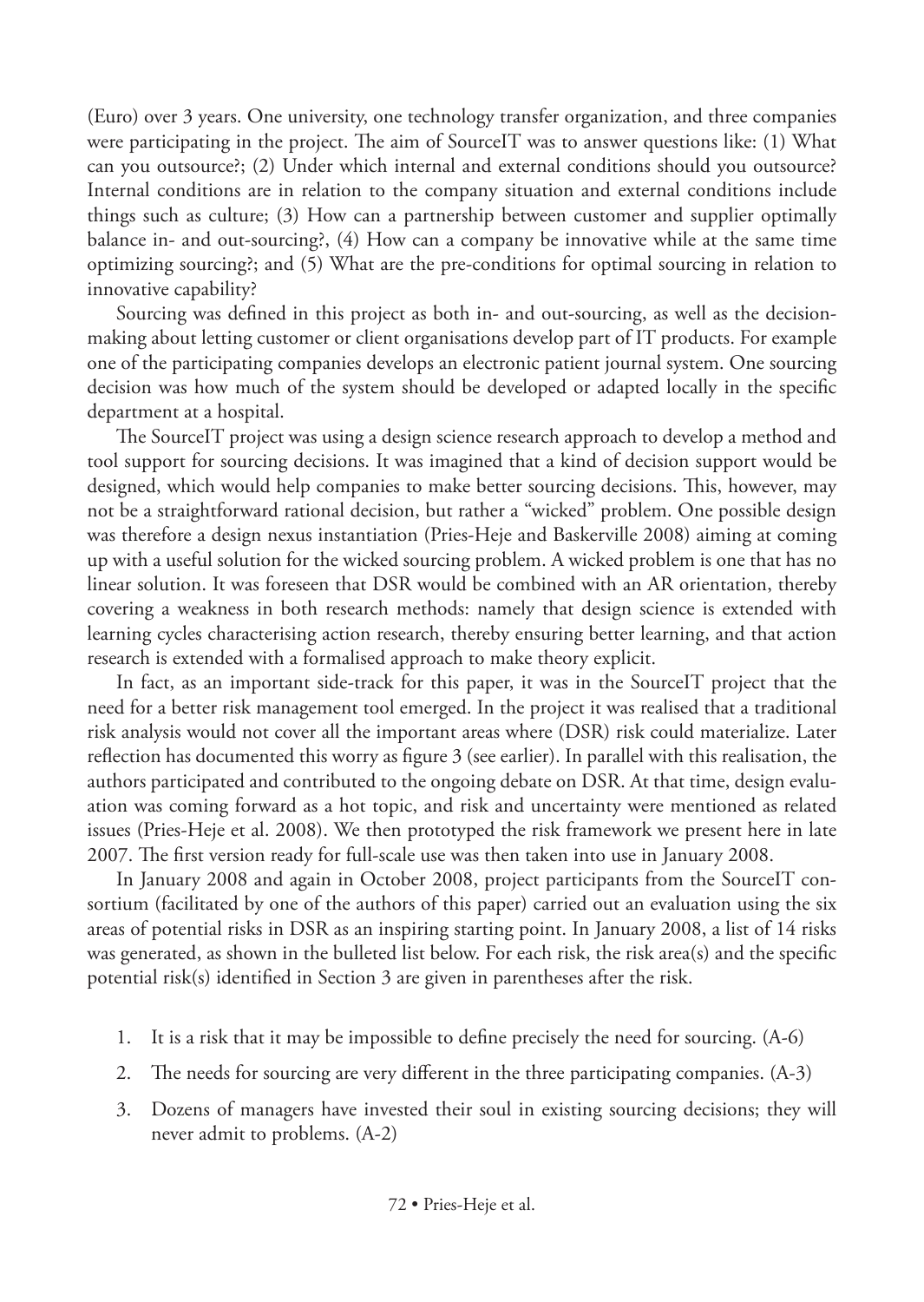- 4. It is hard to get access to organisations in India, to which two of the participating organisations have outsourced. (A-2)
- 5. There are many diverse and conflicting problem descriptions in hospitals. One of organisations parti-cipating in SourceIT wants to discuss and decide sourcing for these problems (A-3)
- 6. There is a vast (too much) literature and knowledge on sourcing. (B-1, B-2)
- 7. It may be impossible to build a Design Nexus due to lack of necessary information. (A-2, B-1, B-2, and C-1)
- 8. It may be impossible to build a Design Nexus because the design problem is not wicked but linear (C-1)
- 9. Evaluation criteria are not obvious for the appropriate choice of sourcing method. (A-2, A-3, and iteration between C &  $D$  – see figure 2)
- 10. It will be very difficult for many diverse stakeholders in sourcing to be involved in evaluation (D-1b, iteration between C & D – see figure 2)
- 11. It will take considerable time before effects of using the design artefact (sourcing nexus) can be seen (IE-1 and iteration between C & D – see figure 2)
- 12. It will be difficult to decide how to evaluate whether the sourcing problem is solved (E-1 and iteration between C & D – see figure 2)
- 13. There is no guarantee that new knowledge will be obtained. (F-1)
- 14. The companies participating in SourceIT are not interested in publishing results. (F-1)

The list of risks was presented and discussed in the steering committee for the SourceIT research project. In this steering committee there were representatives from the companies as well as a technology transfer organization and the participating university.

After the list was generated, the Research Manager for SourceIT (one of the authors of this paper) then used the scales from 0 to 5 (see section 4 in this paper) to evaluate the consequences and probability for each of the risks in the list. The consequence and probability ratings were then multiplied and the risks sorted by the result, which resulted in a prioritised list. In table 3, the top five risks are shown together with the treatment decided (using the treatment strategies in section 4 of this paper).

In October 2008 the same risk analysis exercise was repeated. But this time seven participants from the university and the technology transfer organization took part. The list generated this time consisted of 29 risks. Again, for each risk, the risk area(s) and the specific potential risk(s) identified in section 3 are given in parentheses after the risk.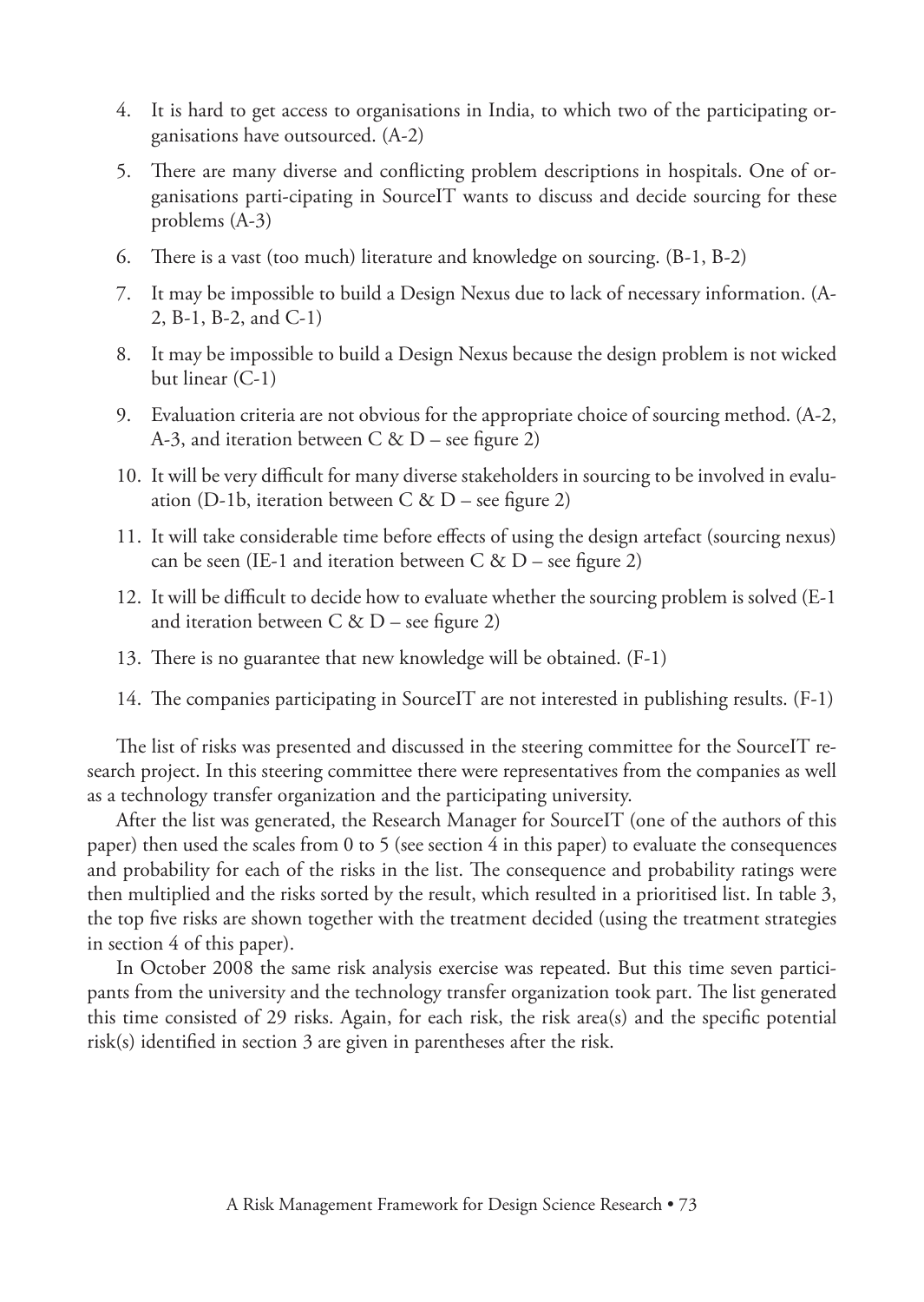| Risk | Prob           | Cons | Treatment                                                                                                                                                                       |
|------|----------------|------|---------------------------------------------------------------------------------------------------------------------------------------------------------------------------------|
| 14   | 3              | 4    | Transfer or Avoid: Make sure that contract for SourceIT gives<br>researchers the right to publish—possibly keep research site anonymous                                         |
| 13   | $\overline{c}$ |      | Transfer: Use pilots and prototypes so it becomes clear very fast what<br>the contribution could be                                                                             |
| 3    | 3              | 3    | Avoid, self-protect and/or transfer: Use many diverse problem<br>identification techniques such as document study, observe sourcing-at-<br>work, interview at many levels, etc. |
| 11   | 4              | 2    | Self-protect: Study effect only in projects that ends within second year<br>of SourceIT project; leaving a full year to study long-term effects.                                |
|      |                | 4    | Transfer: Place considerable effort in literature study very early                                                                                                              |

Table 3. SourceIT risk analysis fragment from January 2008.

Six of the participants (plus one of the authors who facilitated the process) then used the scales from 0 to 5 (see section 4 in this paper) to evaluate the consequences and probability for each of the risks identified. Then, average consequence and probability ratings were applied using the risk matrix (figure 4), which resulted in a prioritised list (taken from upper right corner and towards lower left corner in figure 4). The top seven risks identified in the 2nd round are shown in table 4 together with the treatment decided (using the treatment strategies in section 4 of this paper).

- 1. We mix issues and problems between management and problem level (A)
- 2. It is difficult to get access to the right people in the companies (A)
- 3. It is impossible to build a Design Nexus due to lack of necessary information (A)
- 4. We don't get all the experiences from the companies activated (A-2)
- 5. It is hard to get access to organizations in India, to which two of the participating organizations have outsourced (A-2)
- 6. The real problem in the companies is different from what they tell us (A1 & A4)
- 7. Bad problem understanding We don' get to the core (A-4)
- 8. The real motives for outsourcing in the companies remain hidden (A-5)
- 9. It is impossible to define precisely the need for sourcing. (A-6)
- 10. Too little is happening; we never get enough action in the project (A to F)
- 11. That we don't get enough of an overview of existing research on contracts (B-1)
- 12. Researchers involved don't communicate enough across 3 cases (A and B)
- $13. -20.$ ...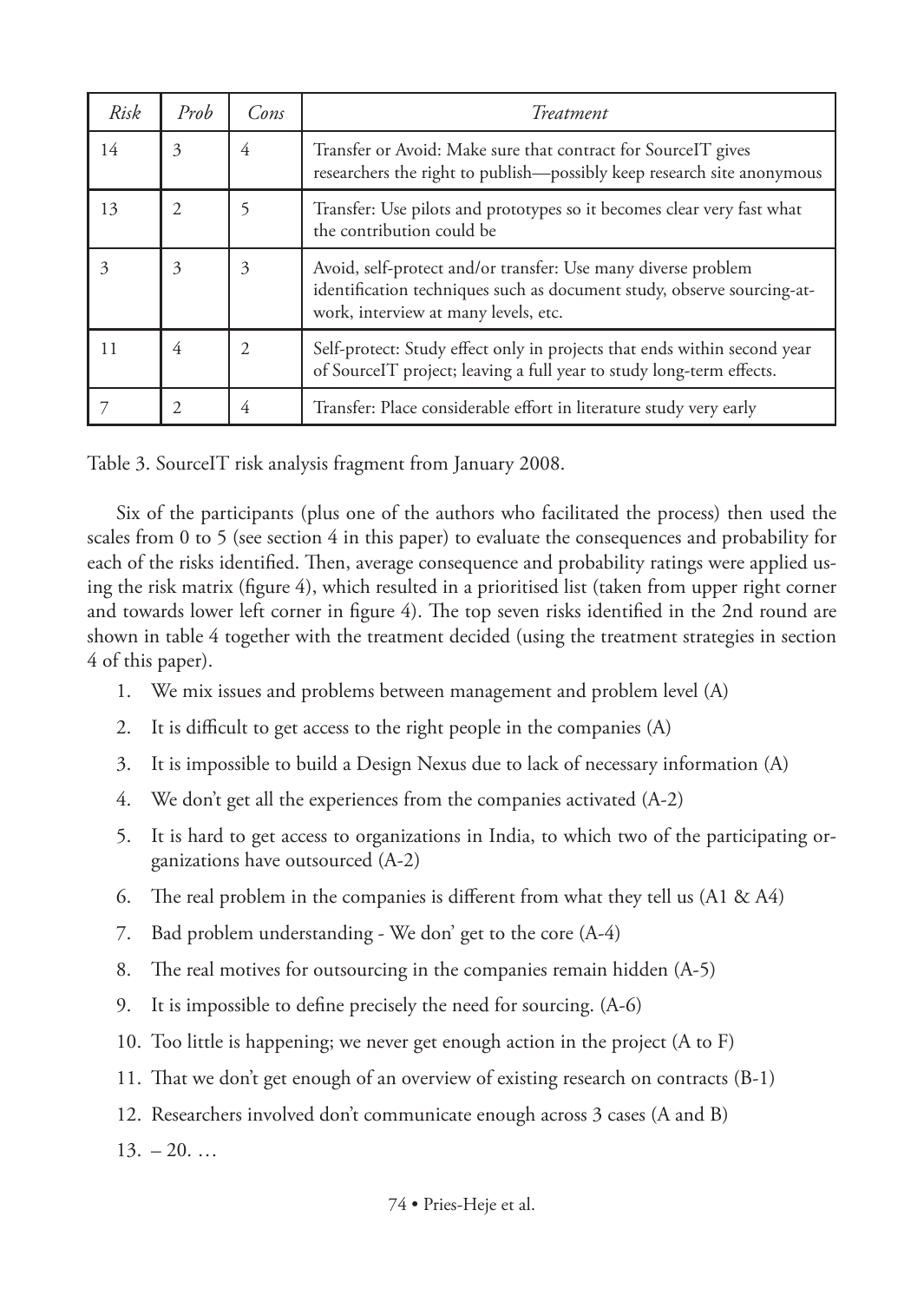- 21. To get customer/company to invest enough resources in applying design (E)
- 22. It will take considerable time before effects of using the design artefact (sourcing nexus or contract model) can be seen (E)

 $23. -29.$ ...

One thing that may need some discussion is how the prioritized list was created. In January 2008 the assignment of probability and consequence was done by one person after informed discussion. This is similar to a design science researcher sitting at his desk using all available information sources to carry out a risk assessment using RMF4DSR. In October 2008 the same calculation was done by six individuals and averages were used to produce a prioritized list.

A third option would be a facilitated discussion, i.e., where six participants discuss probability and consequence until a consensus has been reached. Of the three prioritization schemes, it is our belief that it may take too much time to facilitate a discussion; thus, using averages is probably the best option.

| Risk | Prob. | Cons. | Treatment                                                                                                                                                                                                                                                        |  |  |
|------|-------|-------|------------------------------------------------------------------------------------------------------------------------------------------------------------------------------------------------------------------------------------------------------------------|--|--|
| 10   | 3.7   | 3.8   | Avoidance: Would for example involve switching away from DSR.<br>Instead it was decided to increase action in project by several means                                                                                                                           |  |  |
| 22   | 3.8   | 3.5   | Avoidance: To avoid the problems of long waiting before results of<br>design dissemination can be seen it was decided to build a prototype of<br>the design nexus very fast; within 6 months, thereby leaving 18 months<br>of the project period to see results. |  |  |
| 12   | 3.8   | 3.3   | Avoidance: It was decided that all researchers should be actively<br>involved in more than one case organization thereby avoiding lack of<br>communication between researchers that only works on a single case.                                                 |  |  |
| 21   | 3.7   | 3.5   | Avoidance: We should consider how to build a design that do not<br>require any significant resources to disseminate.                                                                                                                                             |  |  |
| 7    | 2.8   | 3.8   | Self-protect: Place considerable effort in literature study very early.<br>Pay careful attention to problem formulation. Use (several) problem<br>exploration and formulation techniques                                                                         |  |  |
| 3    | 2.8   | 3.8   | Self-protect: Place considerable effort in literature study very early.                                                                                                                                                                                          |  |  |
| 4    | 4.3   | 2.3   | Transfer: Collect information from a wider variety of organisations and<br>stakeholders that are doing sourcing.                                                                                                                                                 |  |  |

Table 4. SourceIT risk analysis fragment from October 2008

Measuring the utility of the RMF4DSR is difficult at best. A successful SourceIT project as it was seen in the end—doesn't really provide evidence that the framework worked, as the project may have succeeded anyway. Unsuccessful projects don't clearly show that it failed either, as some risks may be difficult or impossible to estimate and others may not be amenable to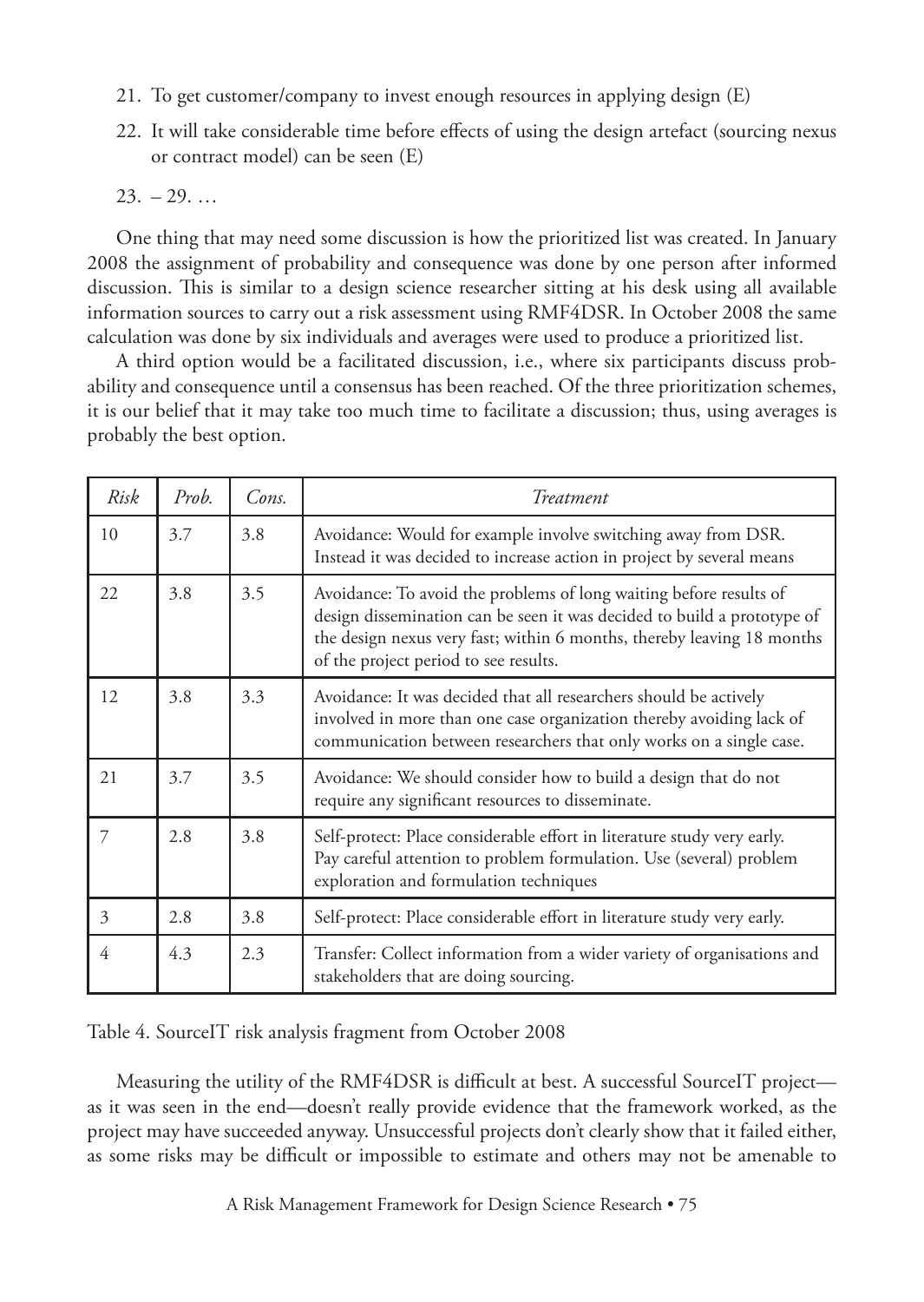anticipation. In such complex situations, success or failure may be attributed to any of a large number of potential causes. We can only rely on the perceptions of the participants. The steering committee that took part in the October 2008 assessment and followed the project to the end in 2011 saw it as very useful. In fact they would not run a project in their companies without an on-going risk assessment and treatment of the risks found. Hence what was really seen as useful was the list of risks specific to DSR. The Project Manager of SourceIT believes this list of activities to avoid or protect against risks was extremely valuable. "It is highly likely that this will make the difference between success and failure in the project", he stated in 2010. While this last piece of evidence is anecdotal, subjective, and likely biased, combining it with the above demonstration of risk identification and prioritisation does provide some evidence of the utility of the approach.

Furthermore, the research manager emphasises that discovery of and addressing risks is the key—especially if it is reasonable to believe that the risks were only identified and addressed through the application of the framework.

Clearly though, further research and evidence was needed.

### **7 Further evaluation of RMF4DSR**

To more rigorously evaluate RMF4DSR in practical use (naturalistic evaluation—cf. Venable 2006a; Venable, et al. 2012) the authors have conducted a number of workshops in which they have taught the framework. During the workshops, attendees applied the framework to their own research (if possible) or to a fictional piece of design science research. Workshop attendees were a mix of experienced researchers, early career researchers, and PhD students. Four workshops were conducted at four different locations. In all there were 21 attendees. During the workshops, sixteen attendees applied the framework to their own research and five applied it to a fictional DSR example.

At the conclusion of the workshop, attendees were asked to complete a short questionnaire evaluating the framework. The questionnaire included quantitative questions concerning the framework's ease of learning, usefulness, and helpfulness for their research (only for those who applied it to their own research), as well as ratings of the likelihood that the respondent would continue to use the framework for their research (again only for those who applied it to their own research) and that they would use the framework on future DSR projects (all participants). The questionnaire also invited open comments to identify problematic areas, good and useful areas, perceived benefits, and suggestions for improving the framework. All attendees completed the questionnaires.

Table 5 presents the results of the quantitative questions. Quantitative questions asked for responses on an 11 point, zero-to-ten numeric scale, with the end points anchored on a theoretical zero point and a maximum possible point. For example, the question on usefulness of RMF4DSR asked "2. On a 0-10 scale, how easy to use is the Risk Management Framework for DSR, with zero being impossible to use and 10 being extremely useful?" As another example, the question on future use asked "On a 0-10 scale, how likely is it that you will use the Risk Management Framework for DSR on another research project in the future, with zero being no chance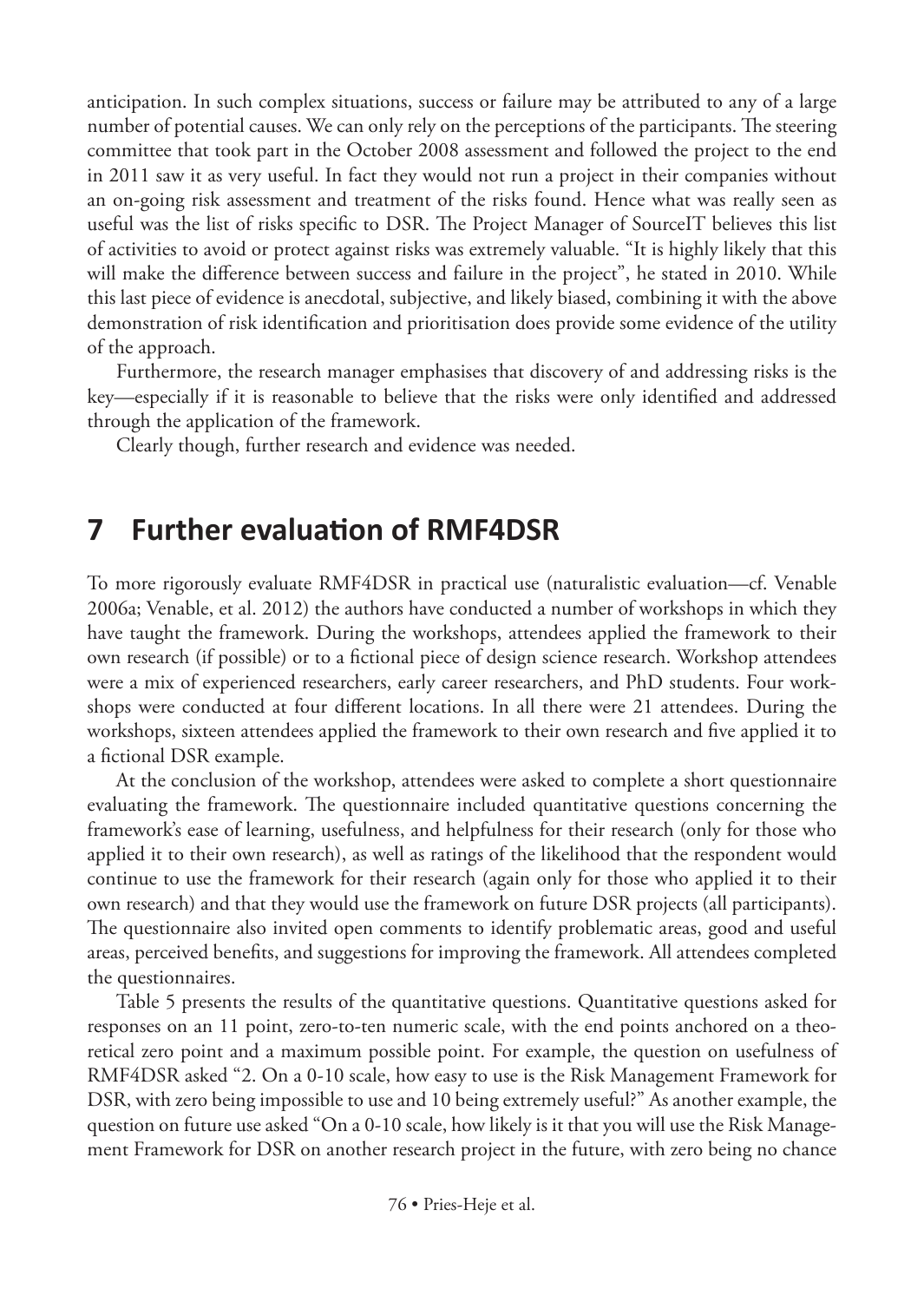at all and 10 being 100% certain?" We used this scale because it conforms to a commonly understood usage ("What would you give it out of 10"), which also allows computation of averages.

From the quantitative results, the reader can see that the framework was rated very highly in ease of learning and usefulness as well as quite highly in helpfulness. The answers concerning rating of liklihood that the attendees would continue to use the framework and/or would use it on future DSR projects further indicate the utility of the framework to participants. While average ratings were generally high, not all individual ratings were high, indicating that the framework was not universally considered to have high utility for every researcher. Generally lower ratings were given by highly experienced researchers, for whom presumably their experience makes risk assessment and management a more intuitive and familiar practice.

The post-workshop questionnaire also contained a number of questions asking for open comments and suggests (e.g., 10. "What three suggestions would you make for improving the Risk Management Framework for DSR?"). Benefits and strengths of RMF4DSR cited included its systematic approach, general promotion of caution in conducting DSR, clear overview of risks, proactive and early identification of risks, and guidance on coping through risk mitigation strategies/treatment. Weaknesses/problematic areas identified by respondents included lack of clarity of explanation of some risks, inconsistencies between some risks, the difficulty in identifying risks early on in a DSR project, and difficulty in identifying appropriate treatments even if one understands the risks. The respondents made a number of useful suggestions for improving RMF4DSR, including developing a clearer overview, renaming and reorganizing the risks in the checklist, describing the risks more clearly, and providing more concrete suggestions for risk treatment in a DSR context. We have incorporated a number of the suggestions into the revised version of RMF4DSR described in this paper, including adding the four-step process (figure 2).

|         | Ease of<br>Learning | Usefulness | Helpfulness | Continue<br>Use | <i>Future Use</i> |
|---------|---------------------|------------|-------------|-----------------|-------------------|
| Average | 8.10                | 8.00       | 7.56        | 6.87            | 7.60              |
| Minimum | 3                   | 6          | 3           | 2               | 3                 |
| Maximum | 10                  | 10         | 10          | 10              | 10                |
| Std Dev | 1.84                | 1.38       | 2.16        | 2.72            | 2.01              |

Table 5. Quantitative Results of RMF4DSR Evaluation Survey

As yet, the revised version of RMF4DSR presented here has not been evaluated per se, but the current version has only minor/superficial differences from previous versions, mostly pertaining to presentation and description. It is likely that RMF4DSR will continue to evolve over time as we gain more experience with it and make various small (or possibly large) improvements.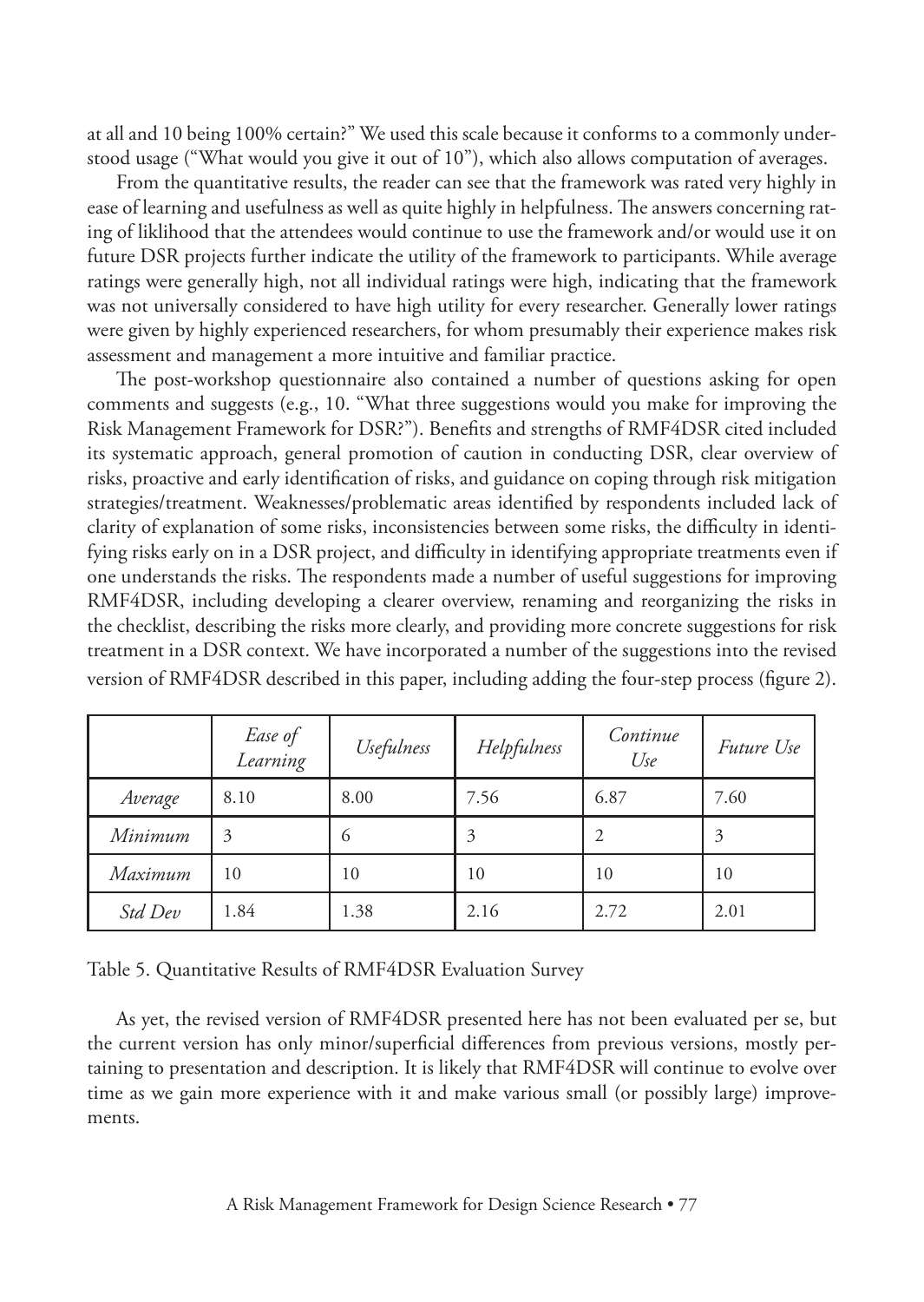# **8 Discussion**

One major surprise to us was how little risk is discussed in the research method literature; there is no mention of it at all in leading textbooks (Booth, et al. 2008; Burns 2000; Creswell 2013). Possibly the root cause for this gap is that the project metaphor is used very sparsely when doing research; other metaphors prevail (cf. Avison and Pries-Heje 2005: Chapter 3). There is, however, no lack of risk thinking and management in the project management literature. Kerzner (2013) for example have a section 14.17 specifically on risk management, where he divides it into 4 phases: (1) Identified; (2) Quantified; (3) Probability; and (4) Interdependency. The first three of these are very much alike to our approach.

The same four schools or categories of risk thinking (Lyytinen, et al. 1998) that we presented earlier (in the literature section 2) are found in Iversen et al (2004), which gives a specific adaptation of risk management to software process improvement. But instead of the four treatment strategies that we have, they have five: (1) Adjust Mission; (2) Adjust Strategy; (3) Mobilize; (4) Increase knowledge; and (5) Reorganise. In fact, these five risk resolution strategies can be seen as complimentary to our treatment strategies and at least four of them will often be meaningful to consider. For example, to Self-Protect one can adjust the (research) mission or reorganize (research), and when transferring risk through user involvement—the example we used earlier you actually mobilize energy with a key stakeholder.

While evaluated very positively, the framework also has potential limitations and dangers. For example, the checklist of risks may not yet be complete and may never be complete enough to cover all possible risks. It may also need adaptation to each unique setting. Such limitations apply to most forms of checklist—that users may over-rely on the checklist and overlook risks missing from the checklist. While this is a limitation of the approach, the checklist approach does alert its users to risks that they may not otherwise have considered. Awareness of the limitation of the checklist approach seems to be the best solution. Also, as noted earlier, one can also combine checklist use with more open brainstorming.

Another potential danger is that risk management may become too large a task, particularly for small DSR projects. The larger the DSR project, the more is at risk and the more relevant the checklists and their rigorous application become. Also of course, if the artefact(s) developed is/ are safety critical, careful consideration of risks is essential. Where DSR projects are conducted over a longer period of time (e.g., years) or where there is substantial change over the course of the project, ongoing review and management of risks becomes more important. However, in our experience, even on small DSR projects, thoughtfully reviewing the checklist early in the project is not onerous and may alert the DSR researcher to risks that warrant their attention and action. All of this becomes all the more essential if the DSR researcher is a novice.

Another potential danger is that the identification of a number of risks may drive researchers away from conducting DSR. In our experience, treatments can be found for nearly any kind of risk to DSR. The clarification of the nature of the risk and the identification of different ways to treat risks in DSR provided by this paper is helpful in enabling effective treatment of risks in DSR. Those few DSR projects where effective treatments cannot be found, perhaps rightly should not be conducted.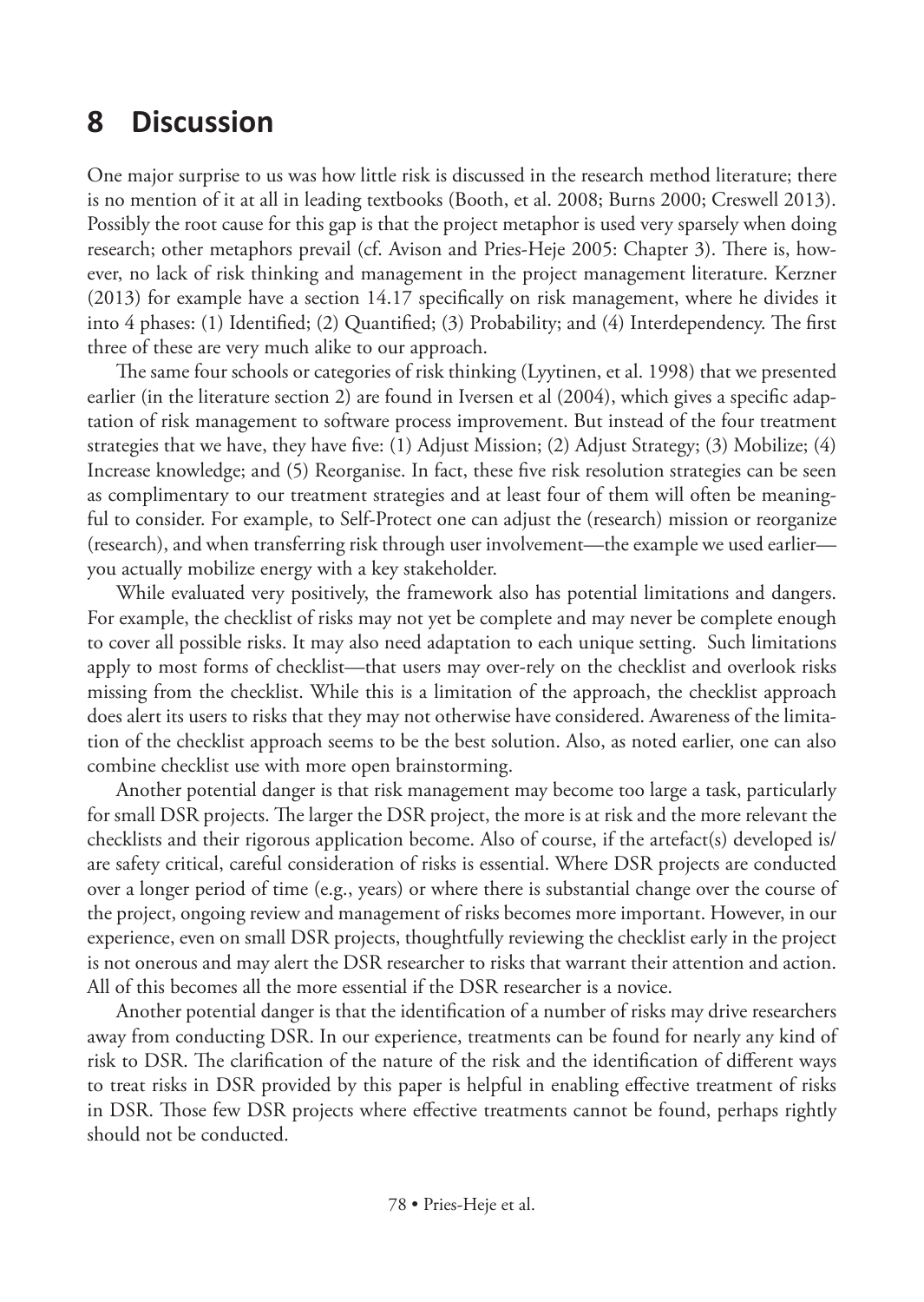# **9 Conclusion**

Applying general risk management tenets to activities in design science research reveals risky DSR activities, such as DSR problem choice and analysis, and many more specific and detailed risk issues within DSR activities, such as poor problem formulation, the poor articulation of requirements, an inappropriate match of requirements with the situation, improper application of a design theory, improper application of design methods, a misalignment of the artefact with the design, and complications in use.

The framework presented in this paper (figure 1 and accompanying checklist) provides a means for understanding and explaining risks in design science research. As illustrated by the case described in section 6, the framework can be further used to illuminate risks and thereby lead to extremely valuable treatments that permit practitioners to avoid or protect against risks. While there is minor overlap with risks in other research paradigms, DSR does present a number of unique risks. Therefore, classifying risks to successful conduct of DSR as completely as possible and in an integrated and holistic checklist, including relevant risks that may be familiar in other research paradigms, has significant potential value to DSR researchers.

Teaching and evaluation of RMF4DSR by researchers and students has demonstrated its value more broadly. Further, we have shown in 2-hour workshop evaluations that nearly any size DSR project, whether Action Research oriented or not, at nearly any stage, can benefit considerably from using RMF4DSR.

# **References**

- Alter, S., and Ginzberg, M., (1978). Managing uncertainty in MIS implementation. S*loan Management Review*, (Fall): 23-31.
- Avison, D., Baskerville, R., and Myers, M., (2001). Controlling action research projects. *Information Technology and People*, (14:1): 28-45.
- Avison, D., and Pries-Heje, J., (2005). *Research in Information Systems* (1st ed.): Butterworth-Heinemann, Oxford; United Kingdom.
- Barki, H., Rivard, S., and Talbot, J., (1993). Toward an assessment of software development risk. *Journal of Management Information Systems*, (10:2): 203-225.
- Baroudi, J., and Orlikowski, W., (1989). The problem of statistical power in MIS research. *MIS Quarterly*, (13:1): 87-106.
- Baskerville, R., (2008). Strategic information security risk management. In: *Information Security Policy, Processes, and Practices,* D. W. Straub, S. Goodman and R. Baskerville, (eds.), M.E. Sharpe, Armonk, New York, pp. 112-122.
- Baskerville, R., Pries-Heje, J., and Venable, J. R., (2007). Soft design science research: Extending the boundaries of evaluation in design science research. In: *Proceedings of 2nd International Conference on Design Science Research in Information Systems and Technology (DESRIST '07)*, May 13-16, Pasedena, CA.
- Boehm, B., and Papaccio, P., (1991). Understanding and controlling software costs. In: *Readings in Software Engineering*, T. DeMarco, (ed.), Prentice-Hall, New Jersey, pp. 31-60.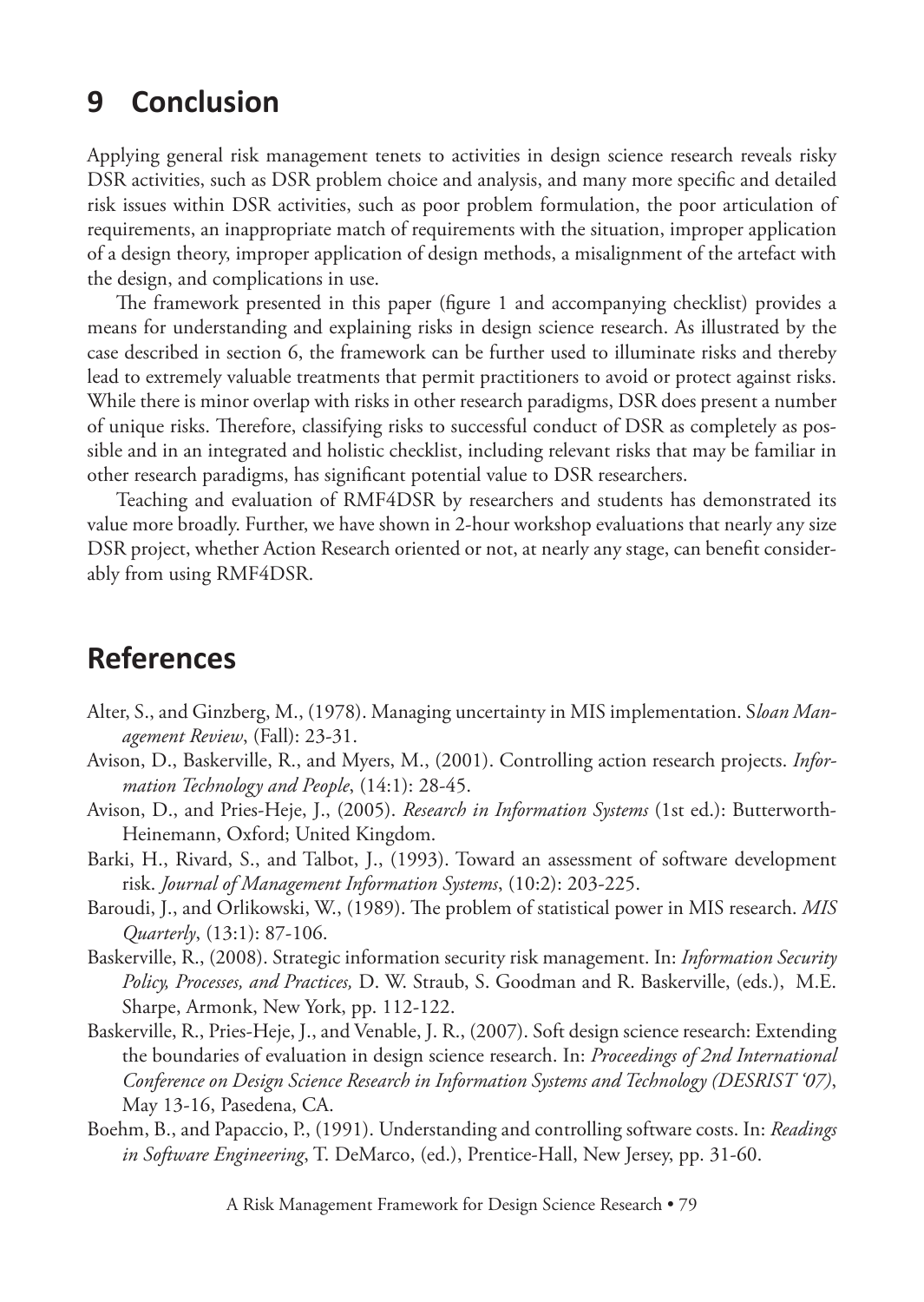- Boehm, B. W., (1991). Software risk management: Principles and practices. *IEEE Software* (January): 32-41.
- Booth, W. C., Colomb, G. G., and Williams, J. M., (2008). *The Craft of Research* (3rd ed.), University of Chicago Press, Chicago.
- Burns, R. B., (2000). *Introduction to Research Methods* (4th ed.), SAGE Publications, Thousand Oaks, California.
- Checkland, P. B., (1981). *Systems Thinking, Systems Practice*, John Wiley, Chichester, UK.
- Checkland, P. B., and Poulter, J., (2006). *Learning for Action: A short definitive account of Soft Systems Methodology and its use for Practitioners, teachers and Students*, Wiley, Chichester, UK.
- Coles, R. S., and Moulton, R., (2003). Operationalizing IT risk management. *Computers & Security*, (22:6): 487-493.
- Creswell, J. W., (2013). *Research Design: Qualitative, Quantitative, and Mixed Method Approaches* (4th ed.), SAGE Publications, Thousand Oaks, CA.
- Davis, G. B., (1982). Strategies for Information Requirements Determination. *IBM Systems Journal*, (21:1): 4-30.
- Gregor, S., (2006). The nature of theory in information systems. *MIS Quarterly*, (30:3): 611- 642.
- Gregor, S., and Jones, D., (2007). The anatomy of a design theory. *Journal of the Association for Information Systems*, (8:5): 312-335.
- Hevner, A. R., (2007). A three cycle view of design science research. *Scandinavian Journal of Information Systems*, (19:2): 87-92.
- Hevner, A. R., March, S. T., Park, J., and Ram, S., (2004). Design science in information systems research. *MIS Quarterly*, (28:1): 75-105.
- Iivari, J., and Venable, J. R., (2009). Action research and design science research—Seemingly similar but decisively dissimilar. In: *17th European Conference on Information Systems, ECIS*, S. Newell, E. A. Whitley, N. Pouloudi, J. Wareham, and L. Mathiassen, (eds.)., Verona, Italy, pp. 2711-2723.
- Iversen, J., Mathiassen, L., and Nielsen, P. A., (2004). Managing risk in software process improvement: An action research approach. *MIS Quarterly*, (28:3), 395-433.
- Jones, A., and Ashenden, D., (2005). *Risk Management for Computer Security: Protecting Your Network & Information Assets*, Butterworth-Heinemann, Oxford, UK.
- Kerzner, H. R. (2013). *Project Management: A Systems Approach to Planning, Scheduling and Controlling* (11th ed.), Wiley, Chichester, UK.
- Lyytinen, K., Mathiassen, L., and Ropponen, J., (1998). Attention shaping and software risk— A categorical analysis of four classical risk management approahces. *Information Systems Research*, (9:3): 223-255.
- March, S. T., and Smith, G. F., (1995). Design and natural science research on information technology. *Decision Support Systems*, (15:4), 251-266.
- Marcus, L. (1983). Power, politics and MIS implementation. *Communications of the ACM* (26:6): 430-444.
- McFarlan, F. W., (1981). Portfolio approach to information systems. *Harvard Business Review*, (59:5): 142-150.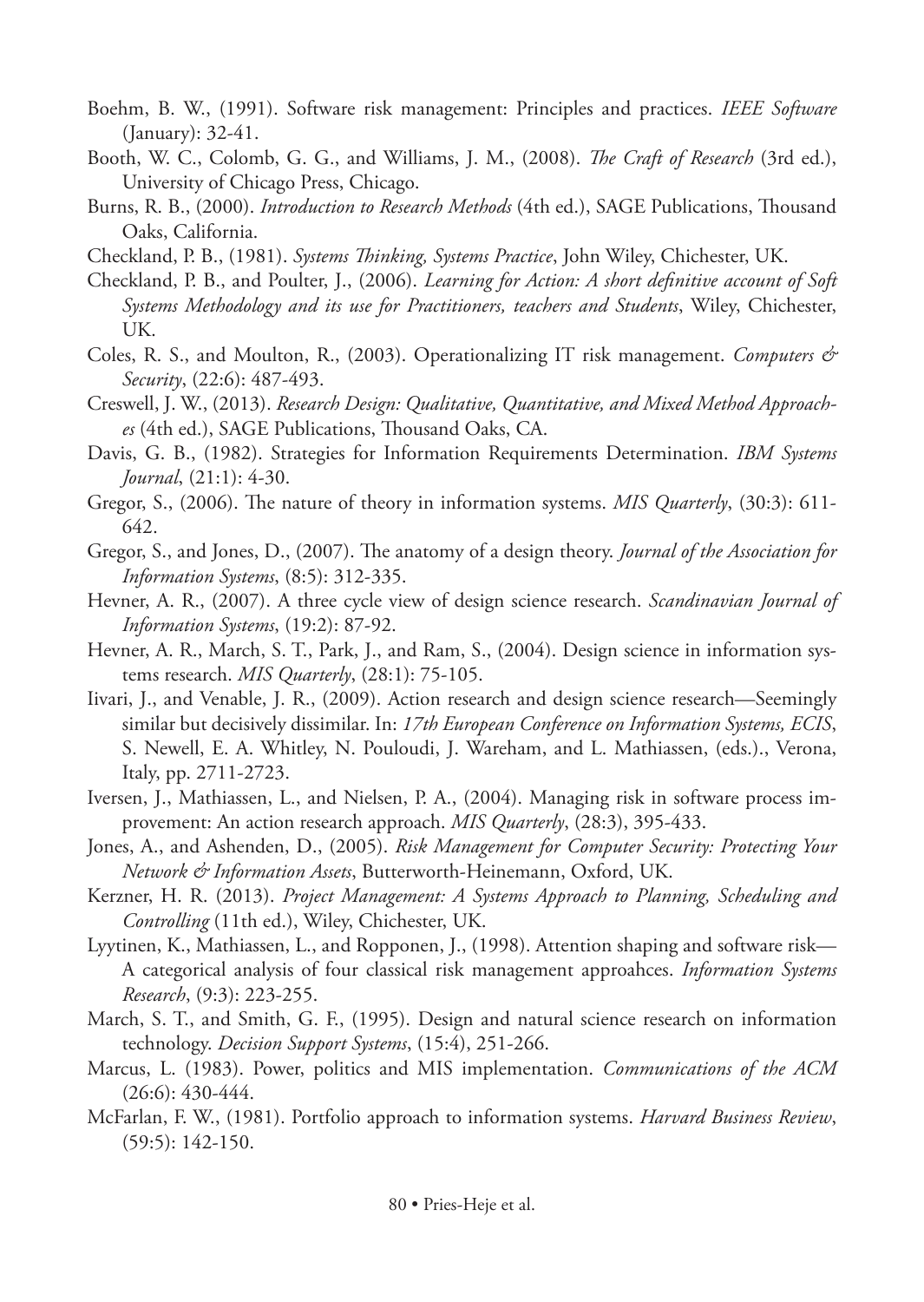- McFarlan, F. W., (1982). Portfolio Approach to Information Systems. *Journal of Systems management*, (January): 12-19.
- Pries-Heje, J., and Baskerville, R., (2008). The design theory nexus. *MIS Quarterly*, (32:4): 731-755.
- Pries-Heje, J., Baskerville, R., and Venable, J. R., (2008). Strategies for design science research evaluation. In: *16th European Conference on Information Systems, ECIS,* W. Golden, T. Acton, K. Conboy, H. van der Heijden, and V. K. Tuunainen, (eds.), Galway, Ireland.
- Sein, M. K., Henfridsson, O., Purao, S., Rossi, M., and Lindgren, R., (2011). Action design research. *MIS Quarterly*, (35:1): 37-56.
- Simon, H. A. (1996). *The Science of the Artificial* (3rd ed.), MIT Press, Cambridge, MA.
- Tiwana, A., and Keil, M. (2004). The one-minute risk assessment tool. *Communications of the ACM*, (47:11): 73-77.
- U.S. Department of Commerce, (1979). Guideline for automatic data processing risk analysis, guideline for automatic data processing risk analysis. National Bureau of Standards, Washington, D.C.
- Venable, J. R., (2006a). A framework for design science research activities. emerging trends and challenges in information technology management. In: *Proceedings of the 2006 Information Resources Management Association Conference*, Idea Group Publishing, May 21, Washington, DC.
- Venable, J. R., (2006b). The role of theory and theorising in design science research. In: *First International Conference on Design Science Research in Information Systems and Technology (DESRIST)*, Feb 24, Claremont, CA.
- Venable, J. R., Pries-Heje, J., and Baskerville, R., (2012). A comprehensive framework for evaluation in design science research. In: *7th International Conference on Design Science Research in Information Systems (DESRIST 2012),* May 14,, Las Vegas, USA, Lecture Notes in Computer Science, Vol. 7286, Springer, New York, NY.
- Walls, J. G., Widmeyer, G. R., and El Sawy, O. A. (1992). Building an information system design theory for vigilant EIS. *Information Systems Research*, (3:1): 36-59.
- Willcocks, L., and Margetts, H. (1994). Risk assessment and information systems. *European Journal of Information Systems*, (3): 127-138.